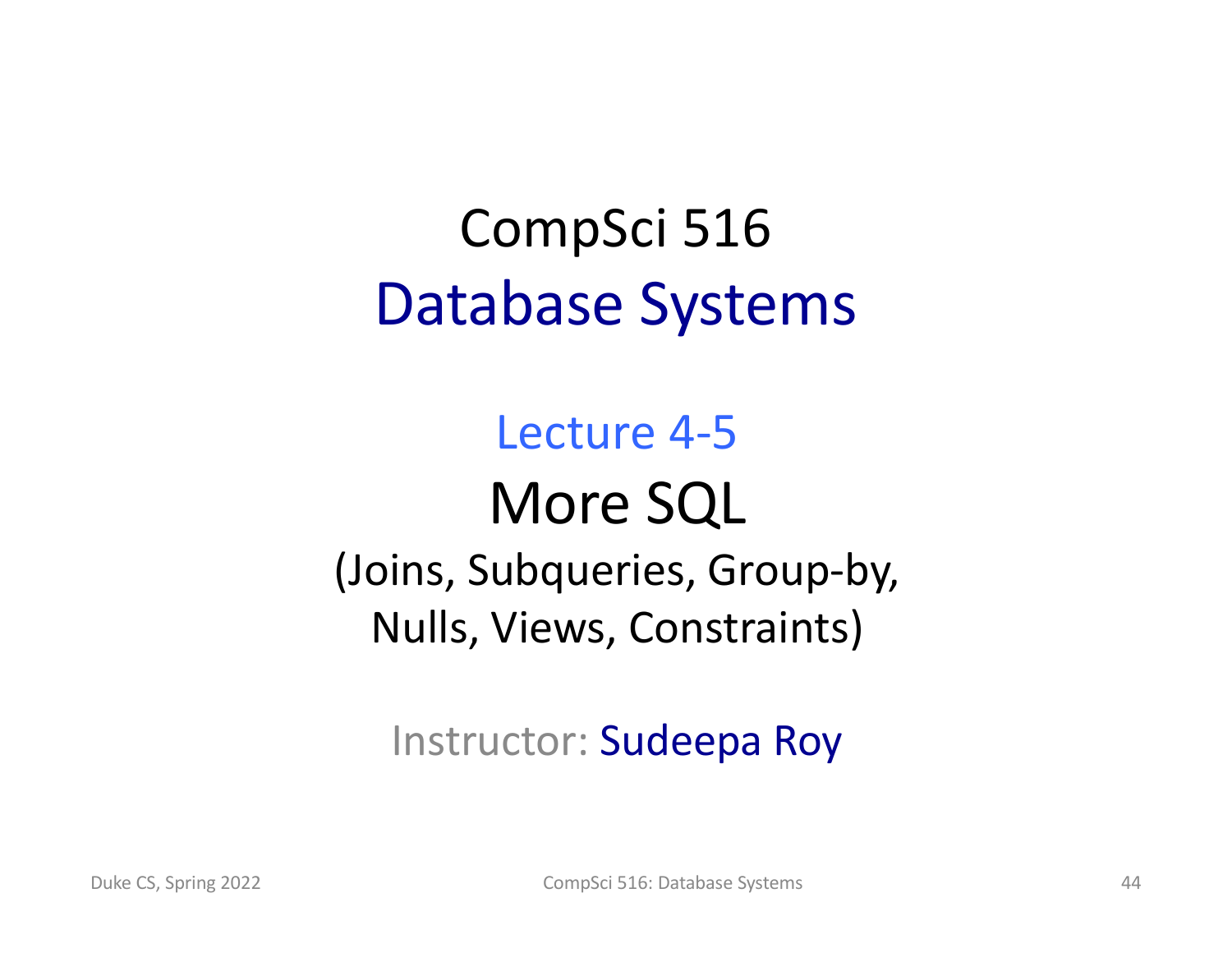#### Announcements

• In-person classes starting Thursday

– Also live streaming and recording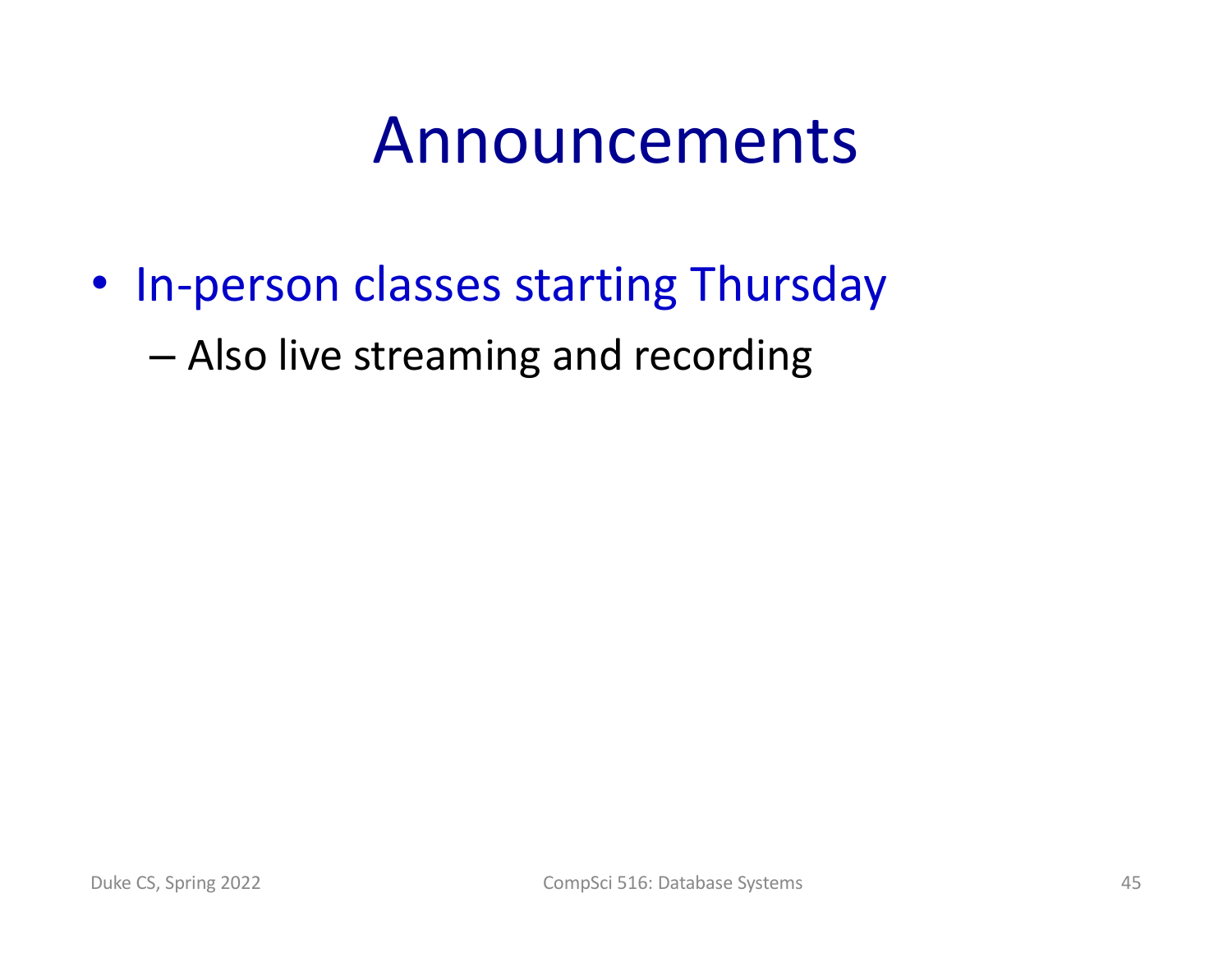# Next: different types of joins

- Theta-join
- Equi-join
- Natural join
- Outer Join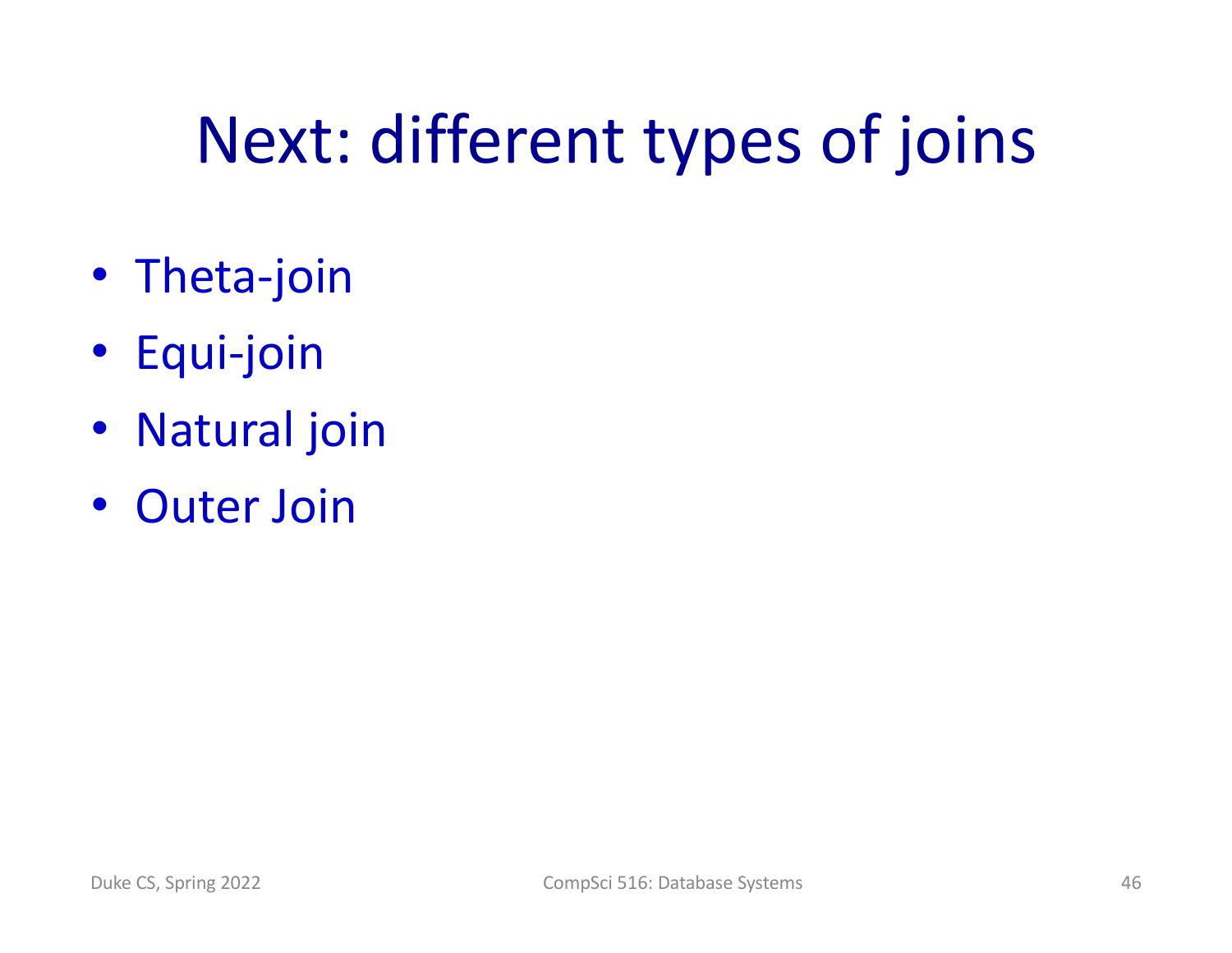# Condition/Theta Join

SELECT \* FROM Sailors S, Reserves R WHERE **S.sid=R.sid and age >= 40**

| <b>sid</b> | sname   rating |    | age |
|------------|----------------|----|-----|
| 22         | dustin         |    | 45  |
| 31         | lubber 8       |    | 55  |
| 58         | rusty          | 10 | 35  |

Form cross product, discard rows that do not satisfy the condition

| sid             | sname  | rating                  | age | sid             | bid               | day          | sid | bid | day      |
|-----------------|--------|-------------------------|-----|-----------------|-------------------|--------------|-----|-----|----------|
| 22              | dustin | 7                       | 45  | 22              | 101               | 10/10/96     | 22  | 101 | 10/10/96 |
| $\overline{22}$ | dustin |                         | 45  | 58              | 101<br><b>LUJ</b> | 11/12/96     | 58  | 103 | 11/12/96 |
| 31              | lubber | $\overline{\mathbf{8}}$ | 55  | 22              | 101               | 10/10/96     |     |     |          |
| 31              | tubber | $\delta$                | 55  | 58              | 103               | 11/12/96     |     |     |          |
| 58              | rusty  | 10                      | 35  | $Z\overline{Z}$ | 1Û1               | 10/10/96     |     |     |          |
| 58              | rusty  | <u> 10</u>              | 35  | 58              | 103               | 117/96<br>11 |     |     |          |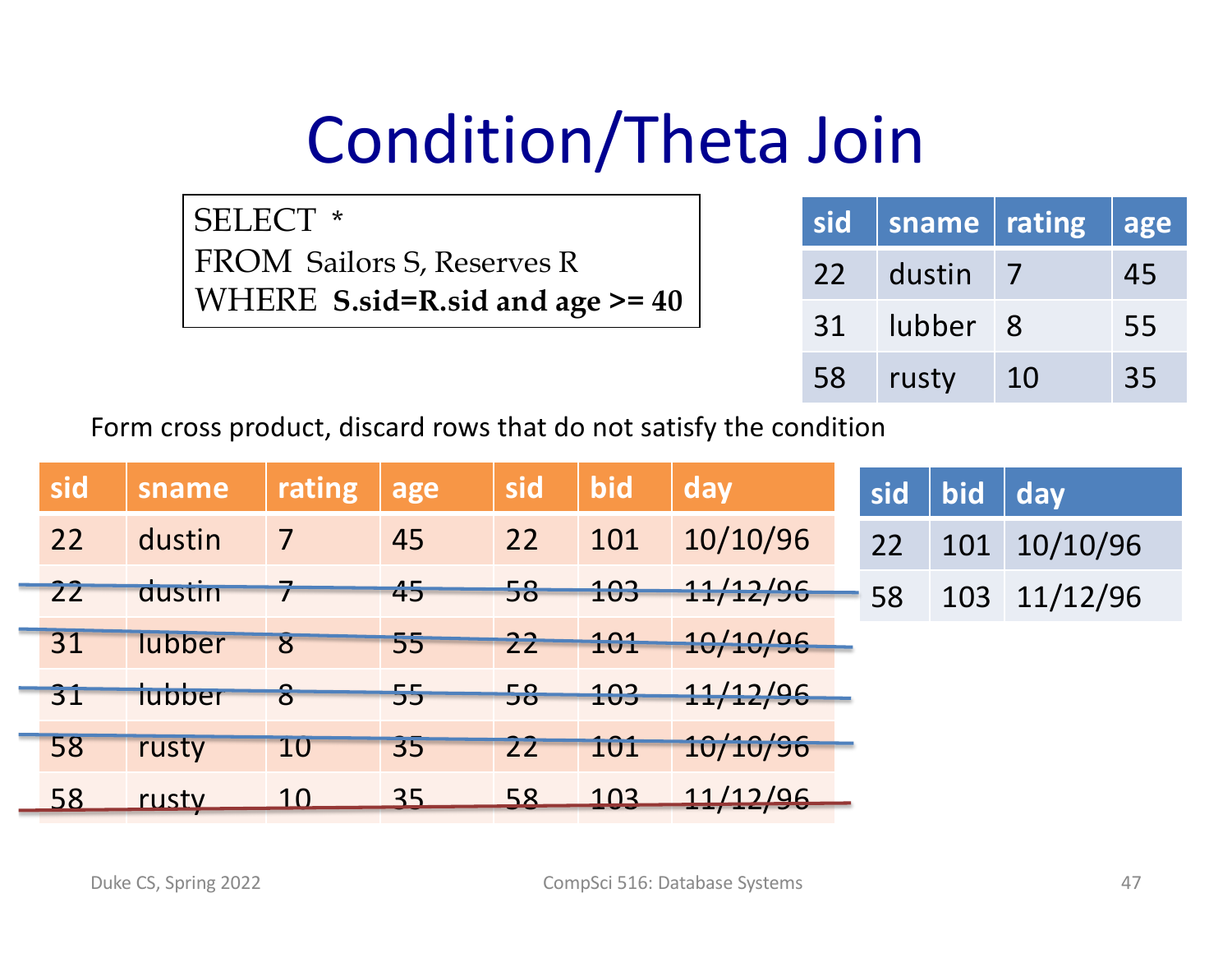# Equi Join

SELECT \* FROM Sailors S, Reserves R WHERE **S.sid=R.sid** and **age = 45**

| sid | sname   rating |     | age |
|-----|----------------|-----|-----|
| 22  | dustin         |     | 45  |
| 31  | lubber         | - 8 | 55  |
| 58  | rusty          | 10  | 35  |

A special case of theta join Join condition only has equality predicate =

| sid             | sname  | rating     | age | sid             | bid        | day      | sid | bid | day      |
|-----------------|--------|------------|-----|-----------------|------------|----------|-----|-----|----------|
| 22              | dustin | 7          | 45  | 22              | 101        | 10/10/96 | 22  | 101 | 10/10/96 |
| $Z\overline{Z}$ | dustin |            | 45  | 58              | 103        | 11/12/96 | 58  | 103 | 11/12/96 |
| 31              | lubber | 8          | 55  | 22              | 101        | 10/10/96 |     |     |          |
| 31              | tubber | $\delta$   | 55  | 58              | 103        | 11/12/96 |     |     |          |
| 58              | rusty  | 10         | 35  | $\overline{22}$ | <b>101</b> | 10/10/96 |     |     |          |
| 58              | rusty  | <u> 10</u> | 35  | 58              | 103        | 11/17/96 |     |     |          |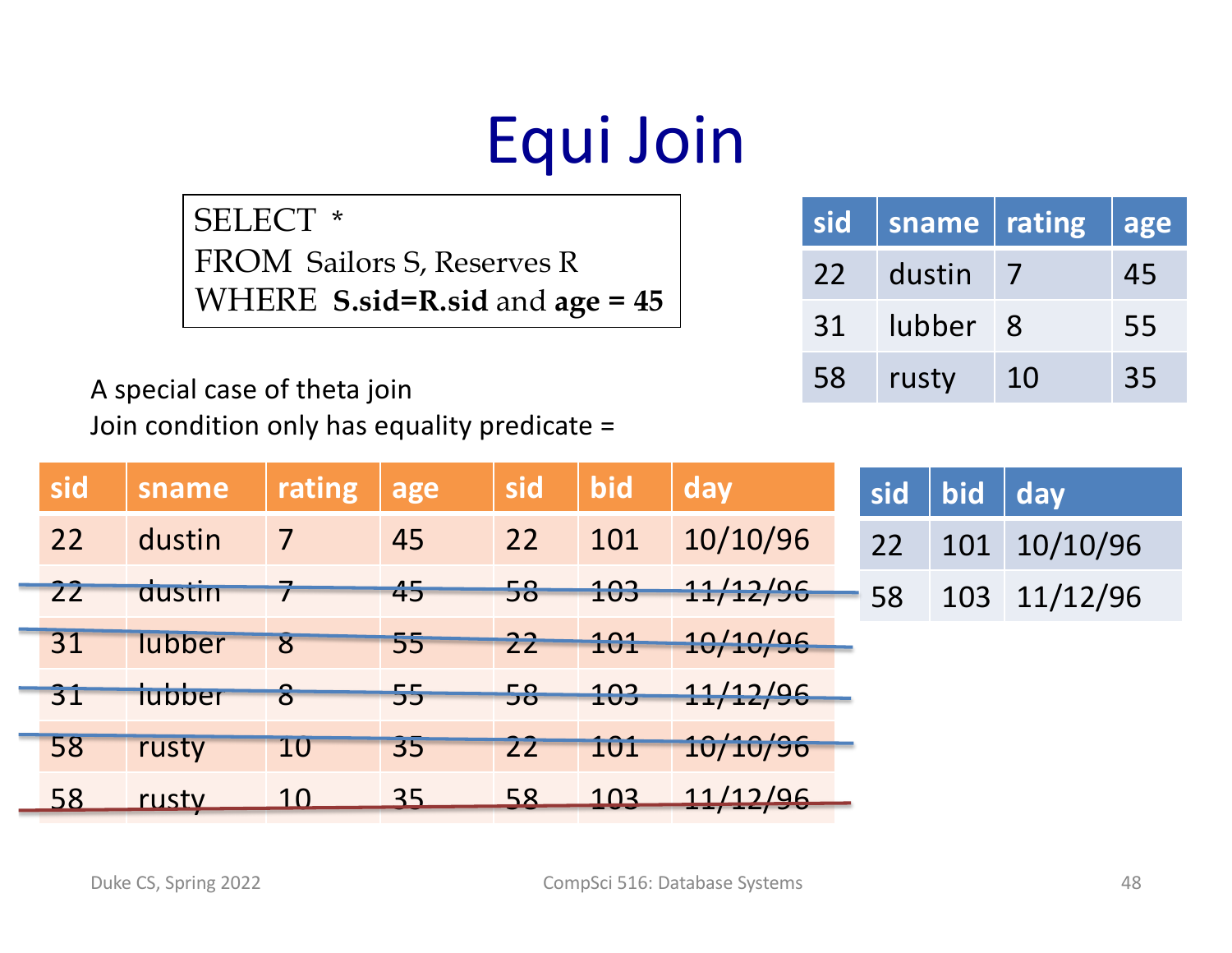# Natural Join

SELECT \* FROM Sailors S NATURAL JOIN Reserves R

A special case of equi join Equality condition on ALL common predicates (sid) Duplicate columns are eliminated

| sid | sname   rating |     | age |
|-----|----------------|-----|-----|
| 22  | dustin         |     | 45  |
| 31  | lubber         | - 8 | 55  |
| 58  | rusty          | 10  | 35  |

| sid             | sname         | rating                   | age | bid | day      | sid | bid | day      |
|-----------------|---------------|--------------------------|-----|-----|----------|-----|-----|----------|
| 22              | dustin        | 7                        | 45  | 101 | 10/10/96 | 22  | 101 | 10/10/96 |
| $\overline{22}$ | dustin        |                          | 45  | 103 | 11/12/96 | 58  | 103 | 11/12/96 |
| 31              | <b>lubber</b> | $\overline{\mathcal{S}}$ | 55  | 101 | 10/10/96 |     |     |          |
| 31              | tubber        | $\delta$                 | 55  | 103 | 11/12/96 |     |     |          |
| 58              | rusty         | 10                       | 35  | 101 | 10/10/96 |     |     |          |
| 58              | rusty         | 10                       | 35  | 103 | 11/12/96 |     |     |          |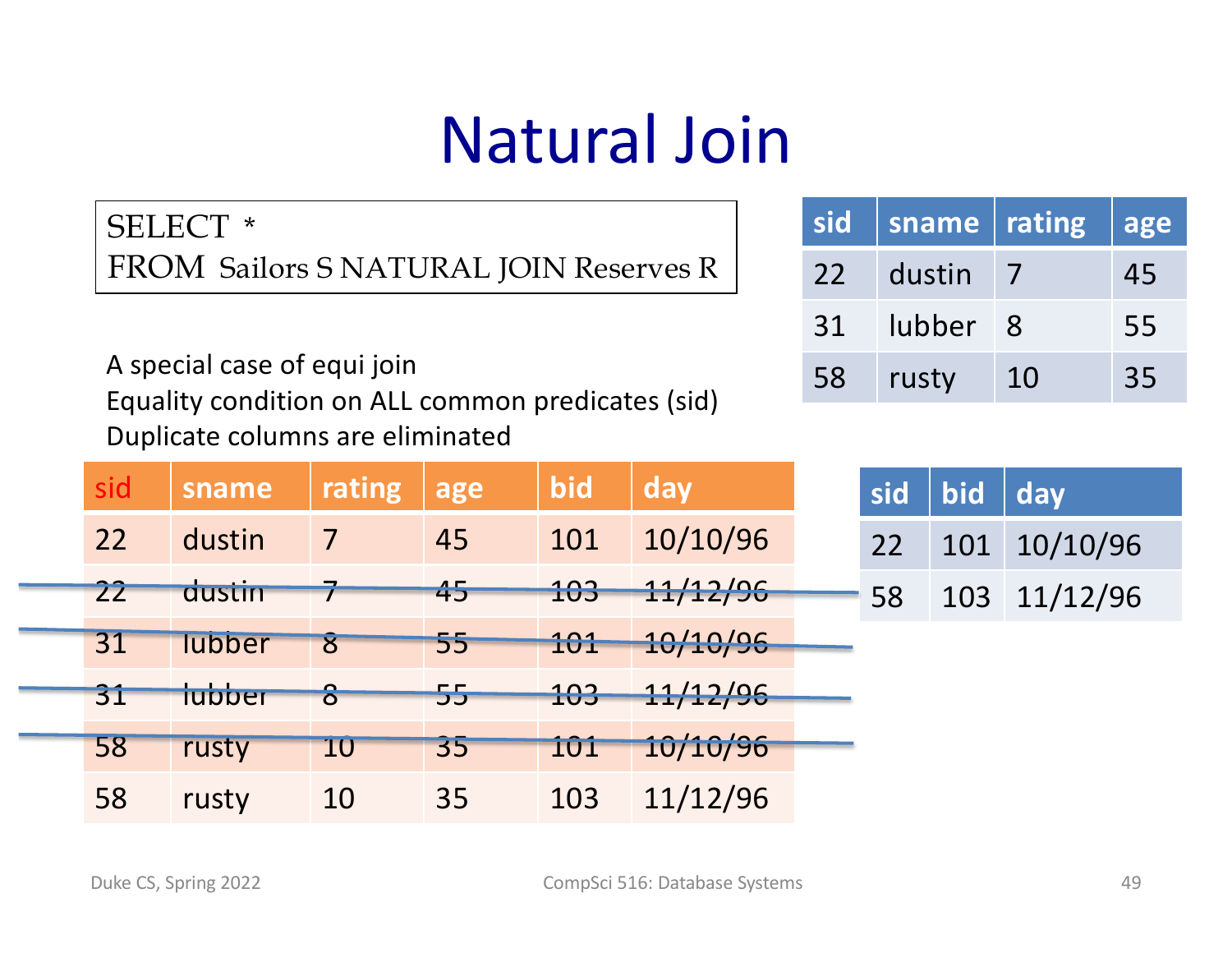# Outer Join

SELECT S.sid, R. bid FROM Sailors S LEFT OUTER JOIN Reserves R ON S.sid=R.sid

| sid | sname    | rating | lage |
|-----|----------|--------|------|
| 22  | dustin   |        | 45   |
| 31  | lubber 8 |        | 55   |
| 58  | rusty    | 10     | 35   |

Preserves all tuples from the left table whether or not there is a match

if no match, fill attributes from right with null

Similarly RIGHT/FULL outer join

| sid | bid  |
|-----|------|
| 22  | 101  |
| 31  | null |
| 58  | 103  |

|    | sid bid $ $ day |                 |
|----|-----------------|-----------------|
|    |                 | 22 101 10/10/96 |
| 58 |                 | 103 11/12/96    |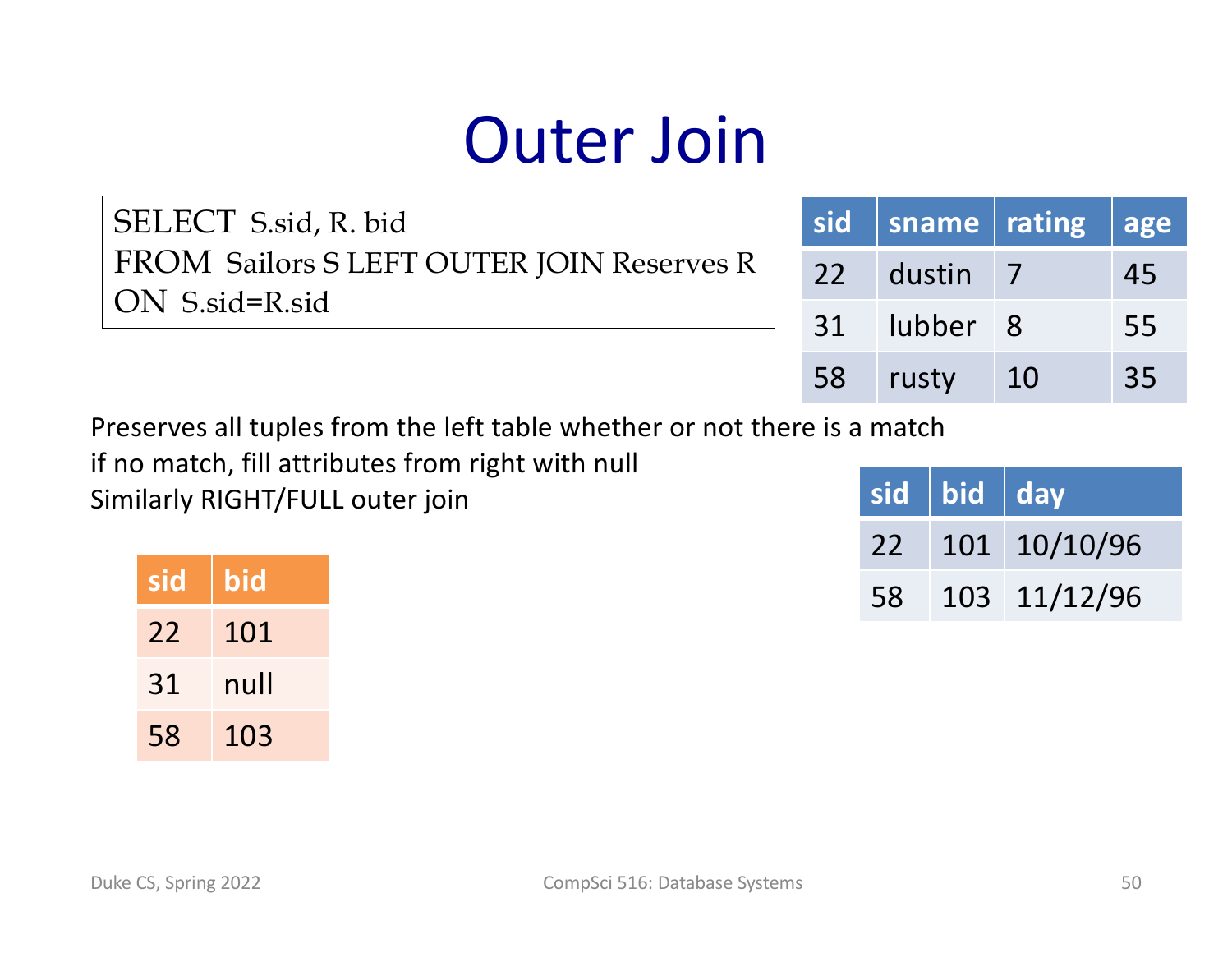# Expressions and Strings

SELECT S.age, age1=S.age-5, 2\*S.age AS age2 FROM Sailors S WHERE S.sname LIKE 'B\_%B'

- Illustrates use of arithmetic expressions and string pattern matching
- *Find triples (of ages of sailors and two fields defined by expressions) for sailors* 
	- *whose names begin and end with B and contain at least three characters*
- LIKE is used for string matching. ` ' stands for any one character and `%' stands for 0 or more arbitrary characters
	- You will need these often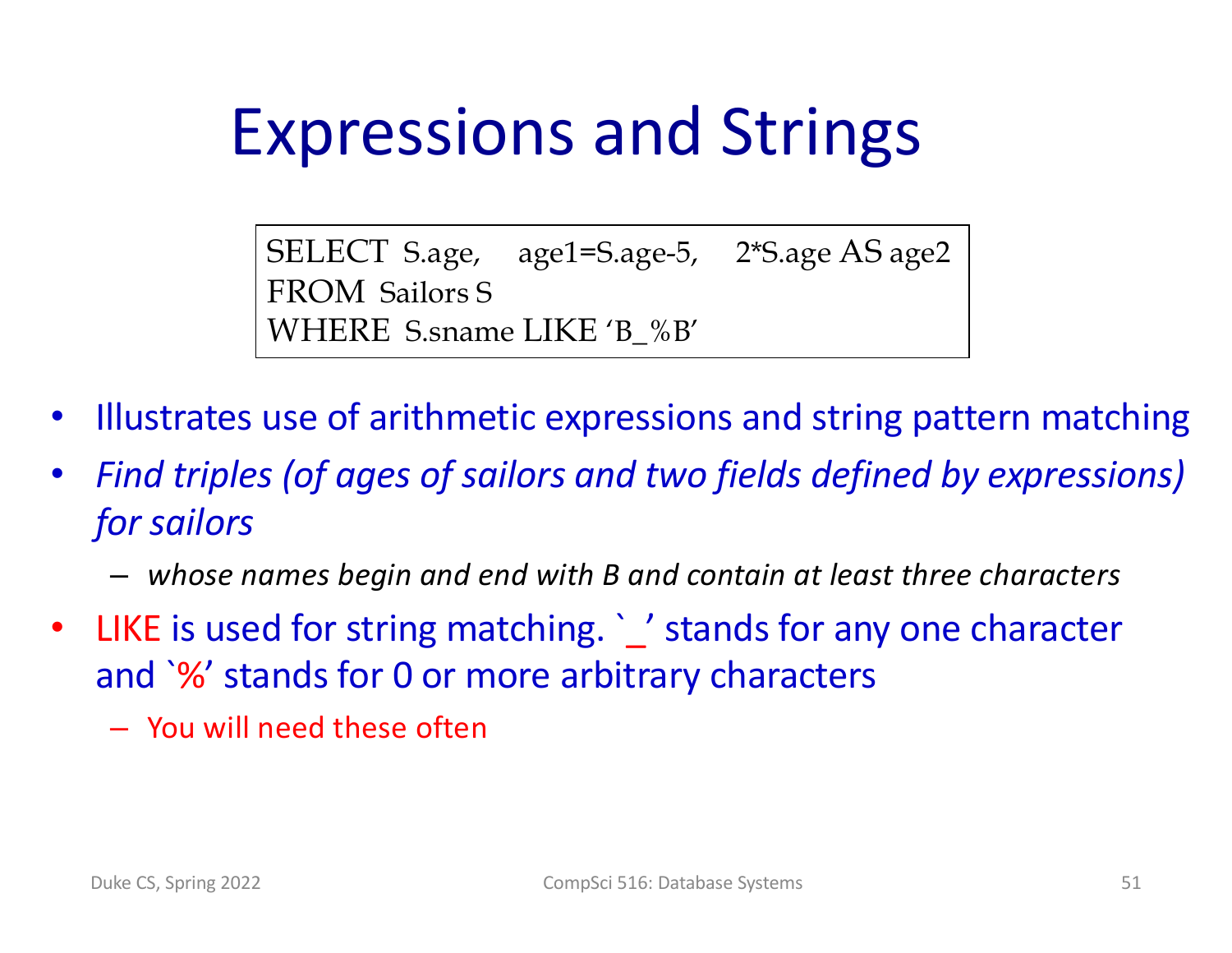#### Find sid's of sailors who've reserved a red or a

green boat

Sailors (sid, sname, rating, age) Reserves(sid, bid, day) Boats(bid, bname, color)

- UNION: Can be used to compute the union of any two *union-compatible* sets of tuples
	- can themselves be the result of SQL queries
- If we replace OR by AND in the first version, what do we get?
- Also available: EXCEPT (What do we get if we replace UNION by EXCEPT?)

SELECT S.sid FROM Sailors S, Boats B, Reserves R WHERE S.sid=R.sid AND R.bid=B.bid AND (B.color='red' OR B.color='green')

```
SELECT S.sid
FROM Sailors S, Boats B, Reserves R
WHERE S.sid=R.sid AND R.bid=B.bid
        AND B.color='red'
UNION
SELECT S.sid
FROM Sailors S, Boats B, Reserves R
WHERE S.sid=R.sid AND R.bid=B.bid
        AND B.color='green'
```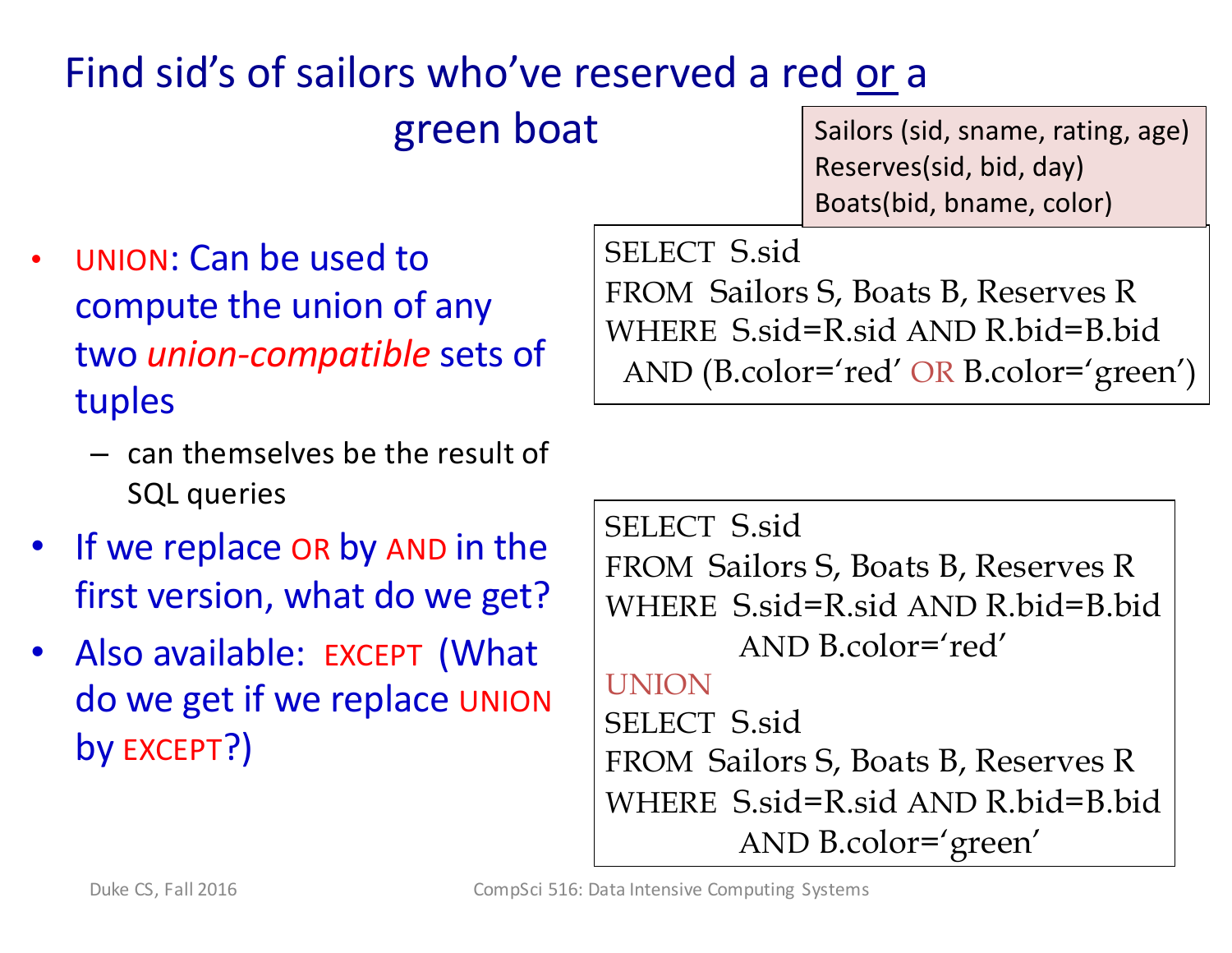Find sid's of sailors who've reserved a red and a green boat

Sailors (sid, sname, rating, age) Reserves(sid, bid, day) Boats(bid, bname, color)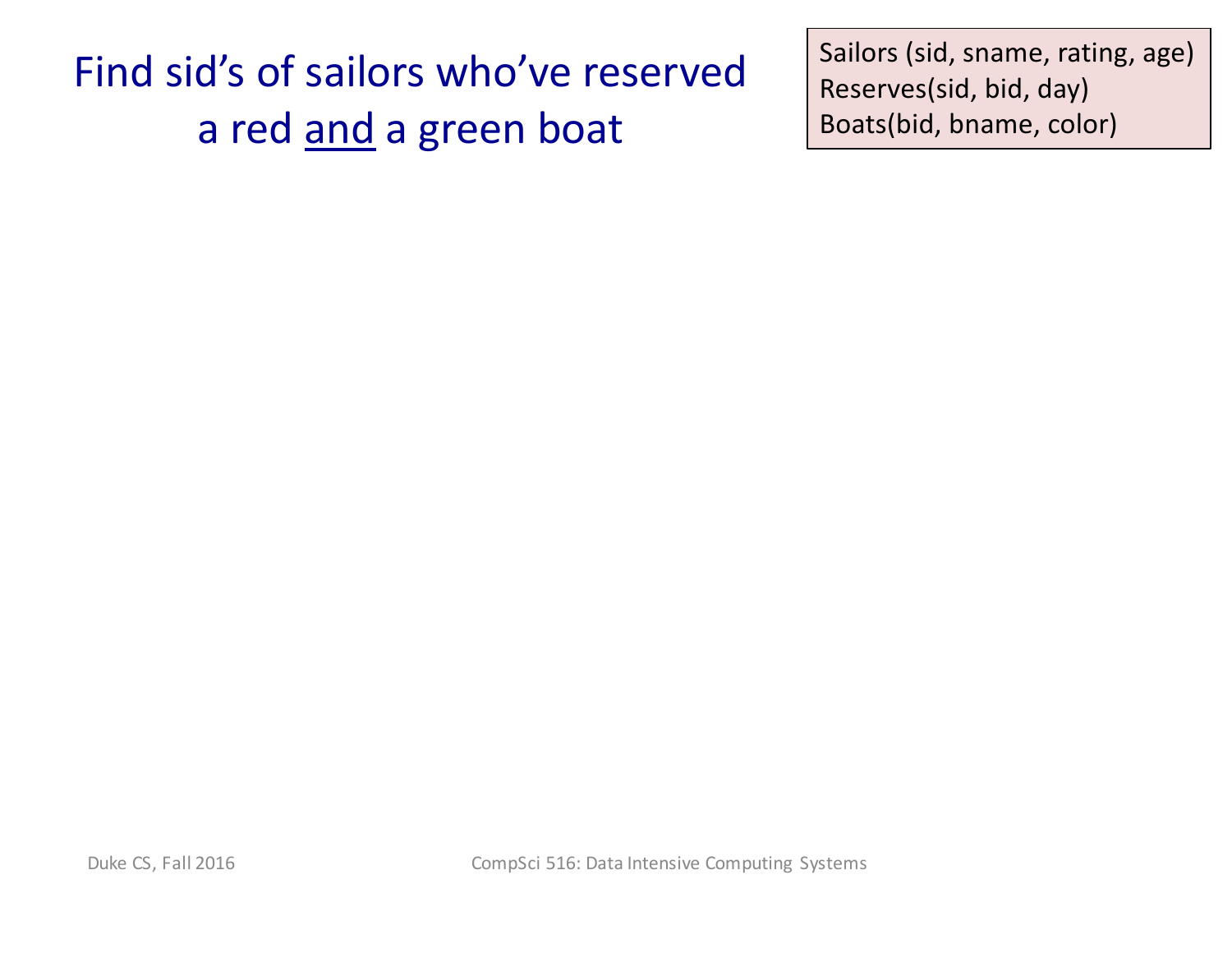#### Find sid's of sailors who've reserved a red and a green boat

- Does not work ->
- INTERSECT: Can be used to compute the intersection of any two union-compatible sets of tuples.
	- Included in the SQL/92 standard, but some systems don't support it

Sailors (sid, sname, rating, age) Reserves(sid, bid, day) Boats(bid, bname, color)

SELECT S.sid FROM Sailors S, Boats B1, Reserves R1, Boats B2, Reserves R2 WHERE S.sid=R1.sid AND R1.bid=B1.bid AND S.sid=R2.sid AND R2.bid=B2.bid AND (B1.color='red' AND B2.color='green')

SELECT S.sid FROM Sailors S, Boats B, Reserves R WHERE S.sid=R.sid AND R.bid=B.bid AND B.color='red' **INTERSECT** SELECT S.sid FROM Sailors S, Boats B, Reserves R WHERE S.sid=R.sid AND R.bid=B.bid AND B.color='green'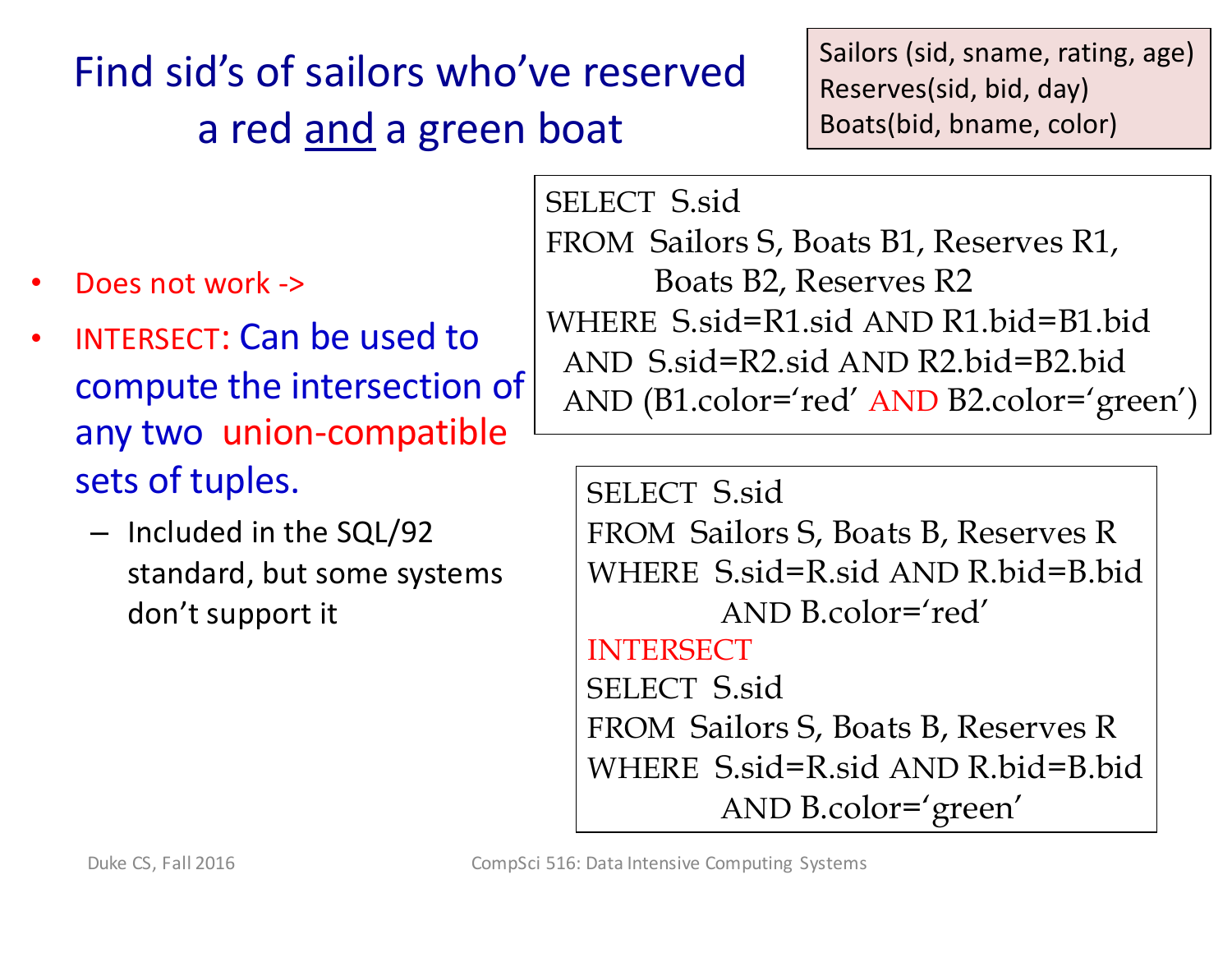# Nested Queries

#### Find names of sailors who've reserved boat #103:

SELECT S.sname FROM Sailors S WHERE S.sid IN (SELECT R.sid FROM Reserves R WHERE R.bid=103)

Sailors (sid, sname, rating, age) Reserves(sid, bid, day) Boats(bid, bname, color)

- A very powerful feature of SQL:
	- a WHERE/FROM/HAVING clause can itself contain an SQL query
- To find sailors who've not reserved #103, use NOT IN.
- To understand semantics of nested queries, think of a nested loops evaluation
	- For each Sailors tuple, check the qualification by computing the subquery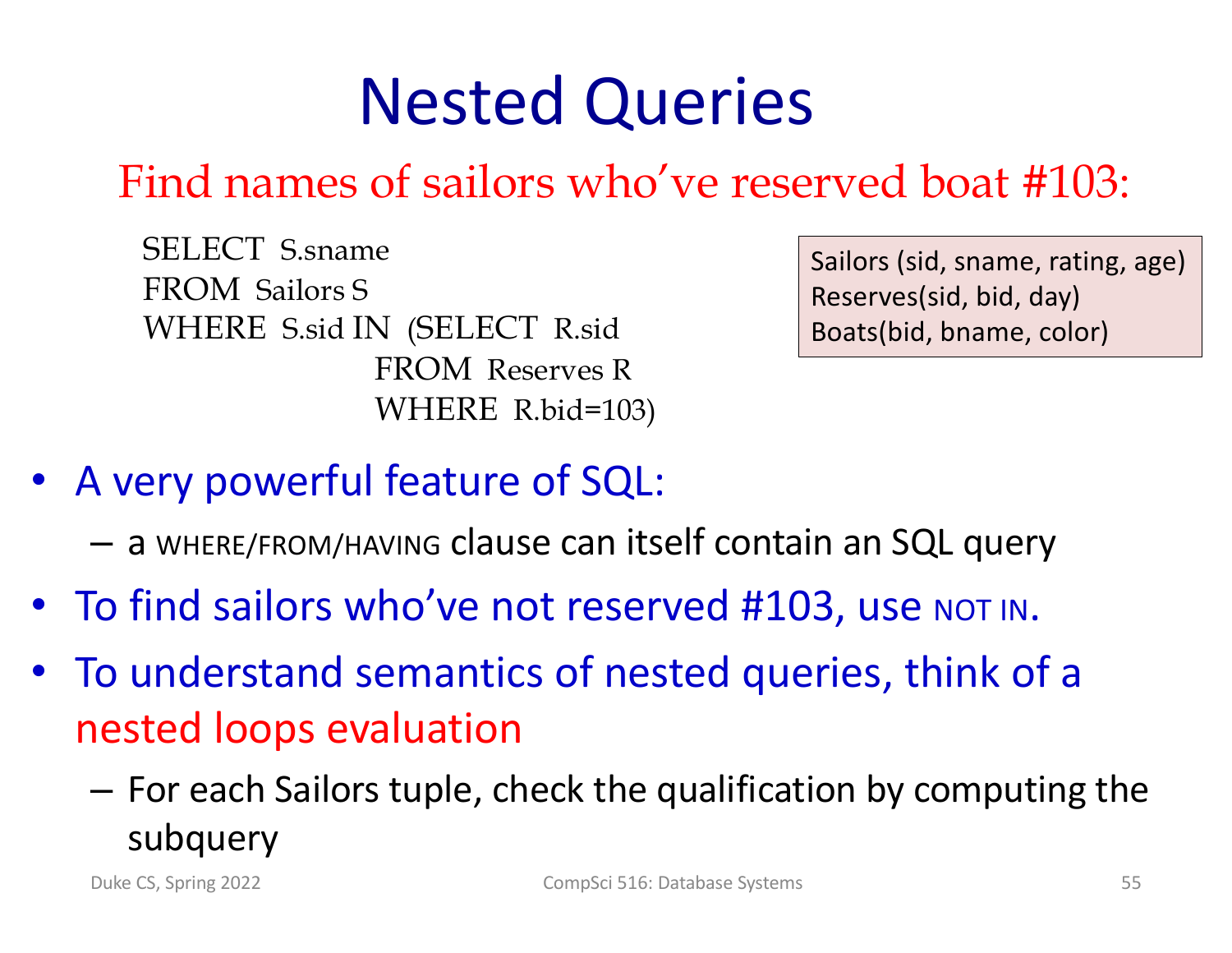# Nested Queries with Correlation

Find names of sailors who've reserved boat #103:

| <b>SELECT</b> S.sname            |
|----------------------------------|
| <b>FROM</b> Sailors S            |
| WHERE EXISTS (SELECT *           |
| <b>FROM Reserves R</b>           |
| WHERE R.bid=103 AND S.sid=R.sid) |

- **EXISTS is another set comparison operator, like IN**
- Illustrates why, in general, subquery must be recomputed for each Sailors tuple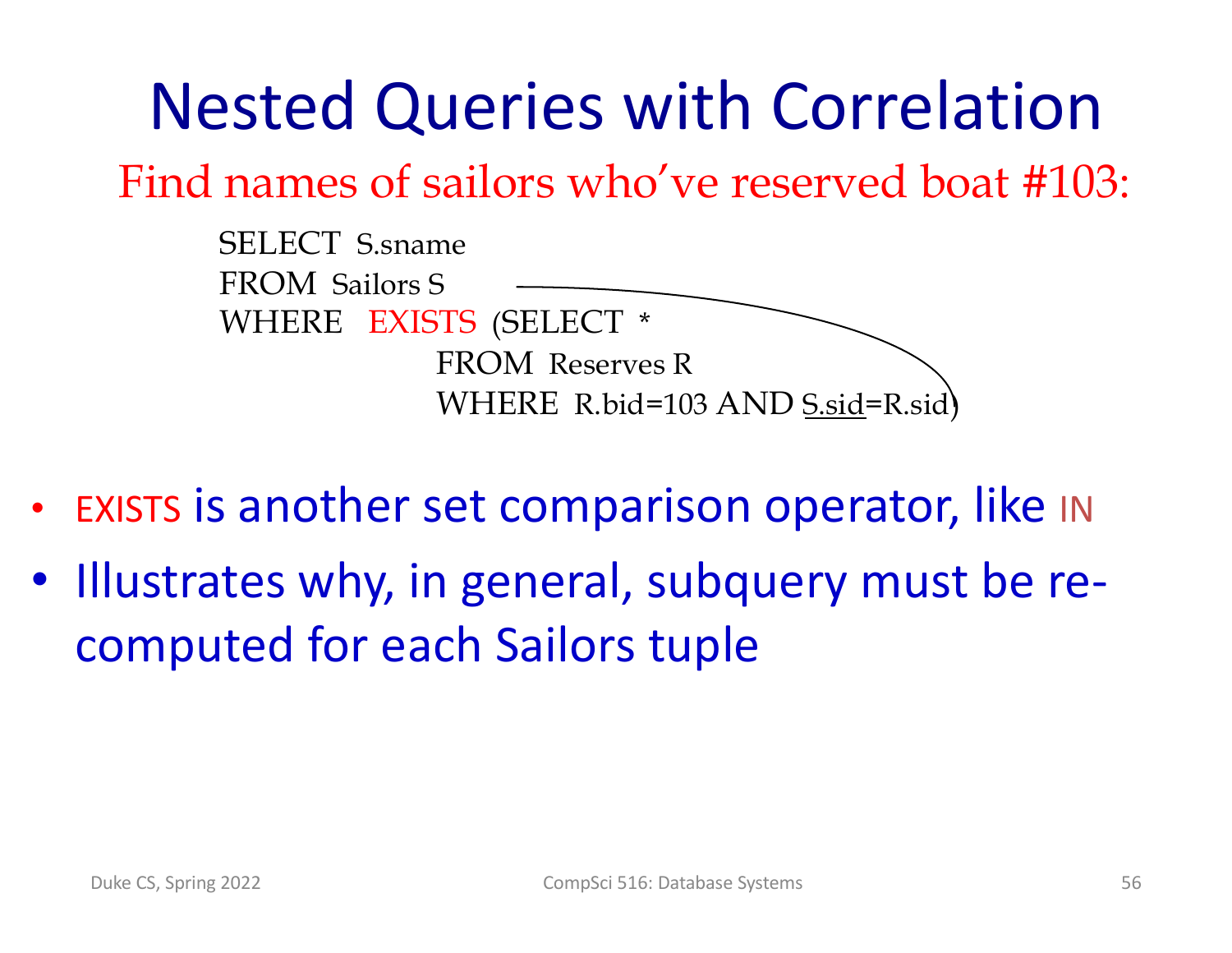Nested Queries with Correlation Find names of sailors who've reserved boat #103 at most once:

> SELECT S.sname FROM Sailors S WHERE UNIQUE (SELECT R.bid FROM Reserves R WHERE R.bid=103 AND S.sid=R.sid)

- If UNIQUE is used, and \* is replaced by *R.bid*, finds sailors with at most one reservation for boat #103
	- UNIQUE checks for duplicate tuples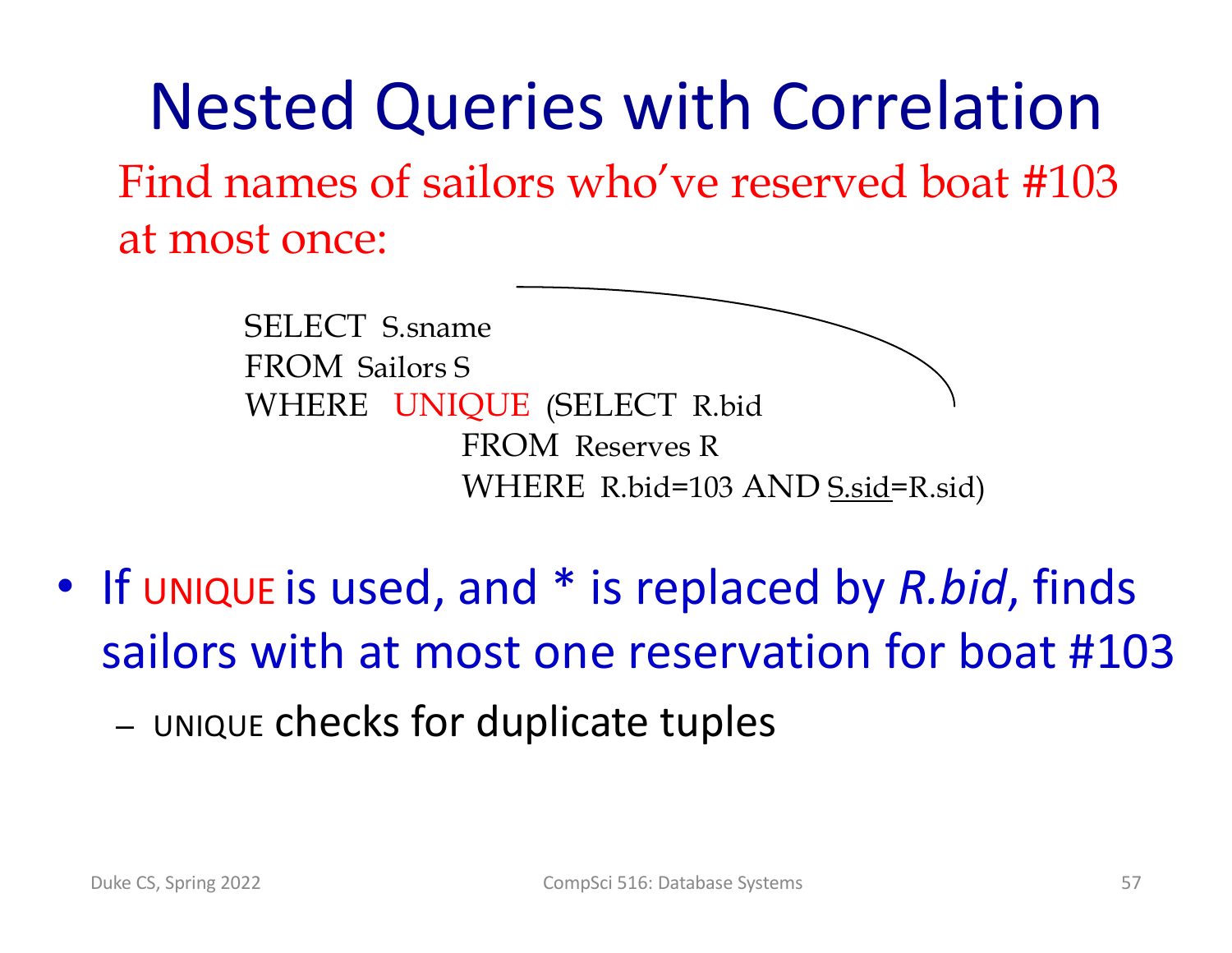#### More on Set-Comparison Operators

- We've already seen IN, EXISTS and UNIQUE
- Can also use NOT IN, NOT EXISTS and NOT UNIQUE.
- Also available: *op* ANY, *op* ALL, *op* IN

 $-$  where op : >, <, =, <=, >=

- Find sailors whose rating is greater than that of some sailor called Horatio
	- $-$  similarly ALL SELECT  $*$

FROM Sailors S WHERE S.rating > ANY (SELECT S2.rating FROM Sailors S2 WHERE S2.sname='Horatio')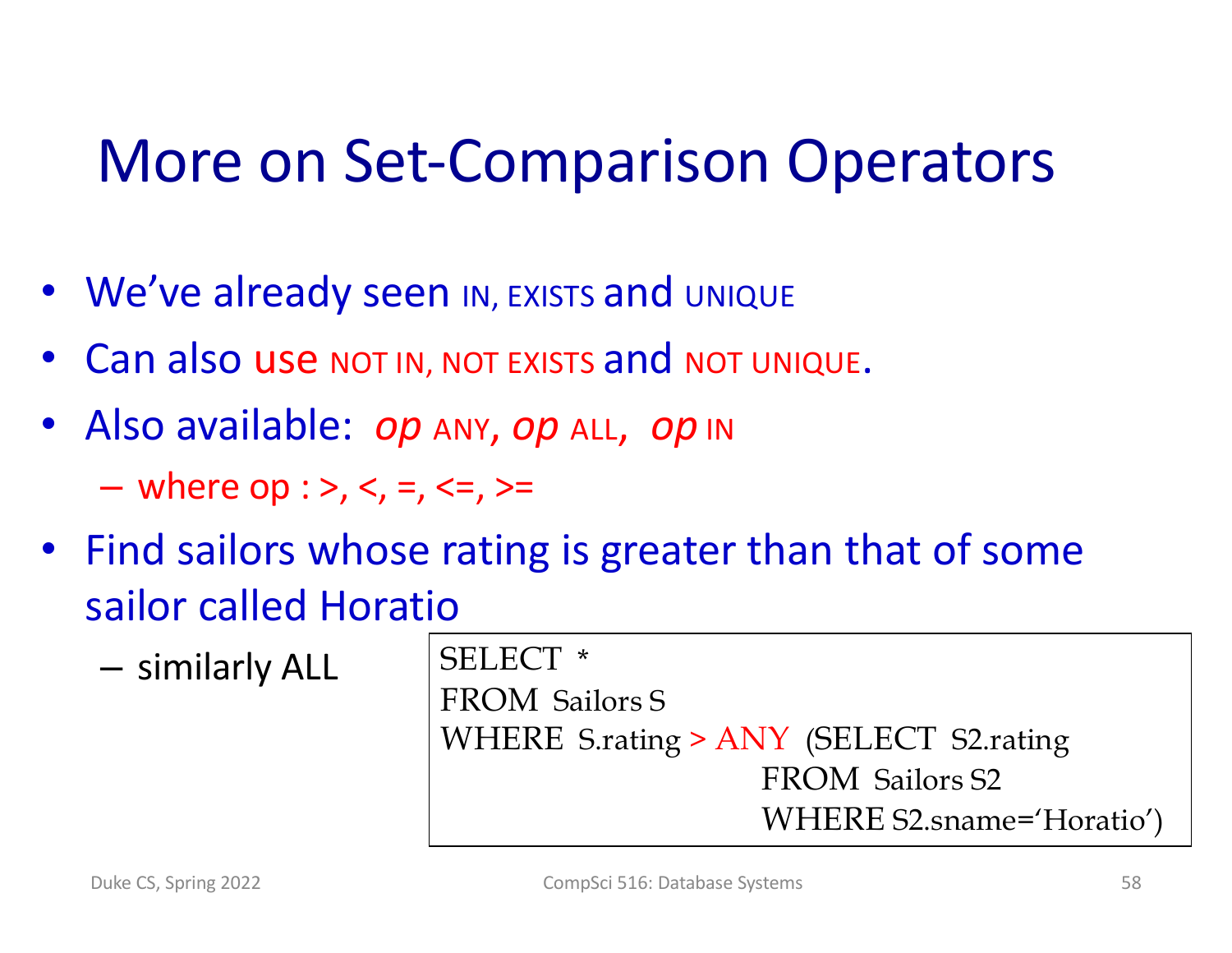| <b>Recall: Aggregate Operators</b>                               |                                                                                                              |                                                                                |  |  |  |
|------------------------------------------------------------------|--------------------------------------------------------------------------------------------------------------|--------------------------------------------------------------------------------|--|--|--|
| Check yourself:<br>What do these queries compute?                | $COUNT$ (*)<br>MAX(A)                                                                                        | <b>COUNT</b> ([DISTINCT] A)<br><b>SUM</b> ([DISTINCT] A)<br>AVG ([DISTINCT] A) |  |  |  |
| <b>SELECT COUNT</b> (*)<br><b>FROM</b> Sailors S                 | MIN(A)                                                                                                       | single column                                                                  |  |  |  |
| SELECT AVG (S.age)<br><b>FROM</b> Sailors S<br>WHERE S.rating=10 | <b>SELECT</b> S.sname<br><b>FROM</b> Sailors S<br>WHERE S.rating= (SELECT MAX(S2.rating)<br>FROM Sailors S2) |                                                                                |  |  |  |
| CEI ECT COUNT (DICTINICT $C$ rating)                             |                                                                                                              |                                                                                |  |  |  |

SELECT COUNT (DISTINCT S.rating) FROM Sailors S WHERE S.sname='Bob'

SELECT AVG ( DISTINCT S.age) FROM Sailors S WHERE S.rating=10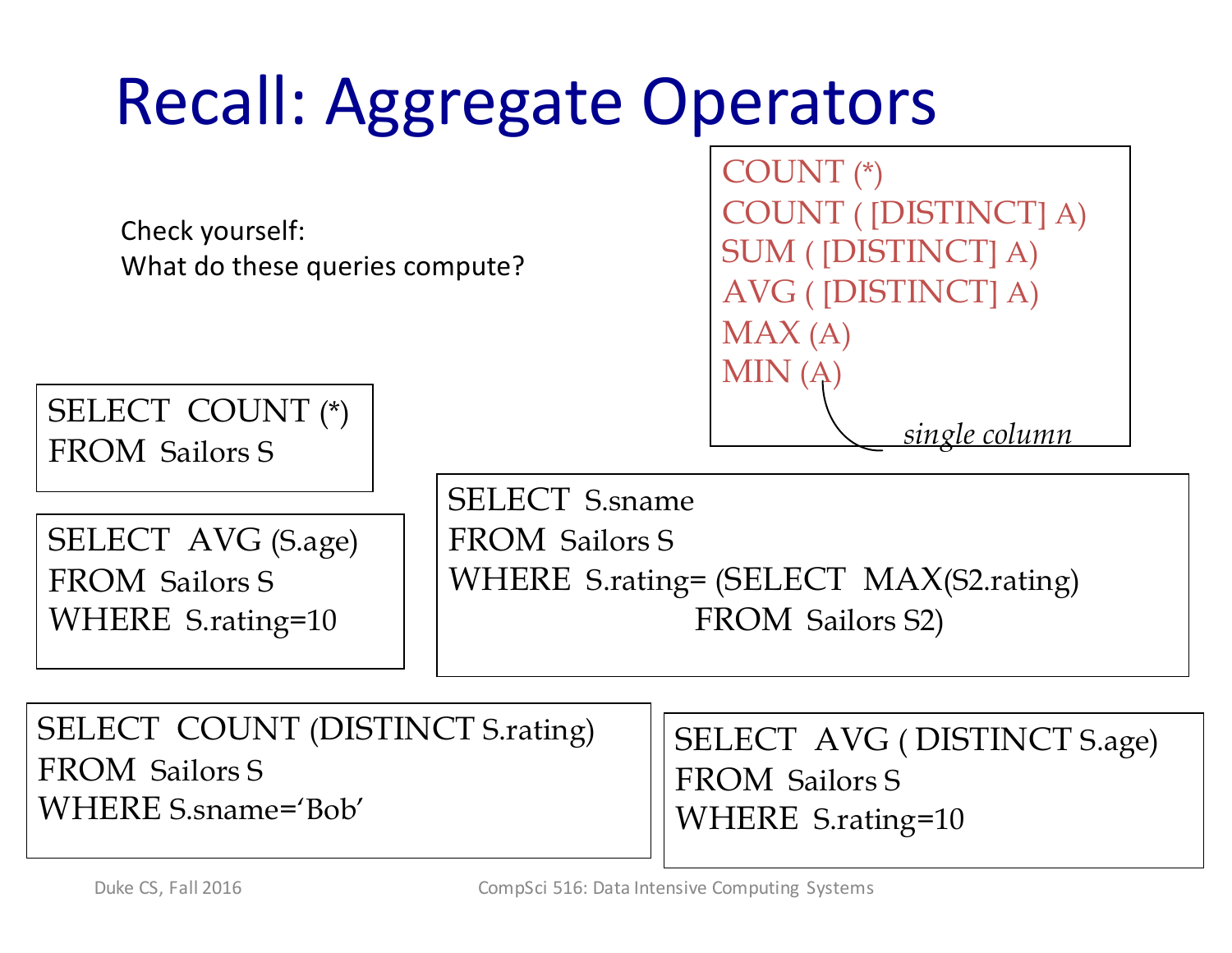#### Motivation for Grouping

- So far, we've applied aggregate operators to all (qualifying) tuples
	- Sometimes, we want to apply them to each of several groups of tuples
- Consider: Find the age of the youngest sailor for each rating level
	- In general, we don't know how many rating levels exist, and what the rating values for these levels are!
	- Suppose we know that rating values go from 1 to 10; we can write 10 queries that look like this (need to replace i by num):

For *i* = 1, 2, ... , 10:

SELECT MIN (S.age) FROM Sailors S WHERE S.rating = *i*

Duke CS, Spring 2022 CompSci 516: Database Systems 60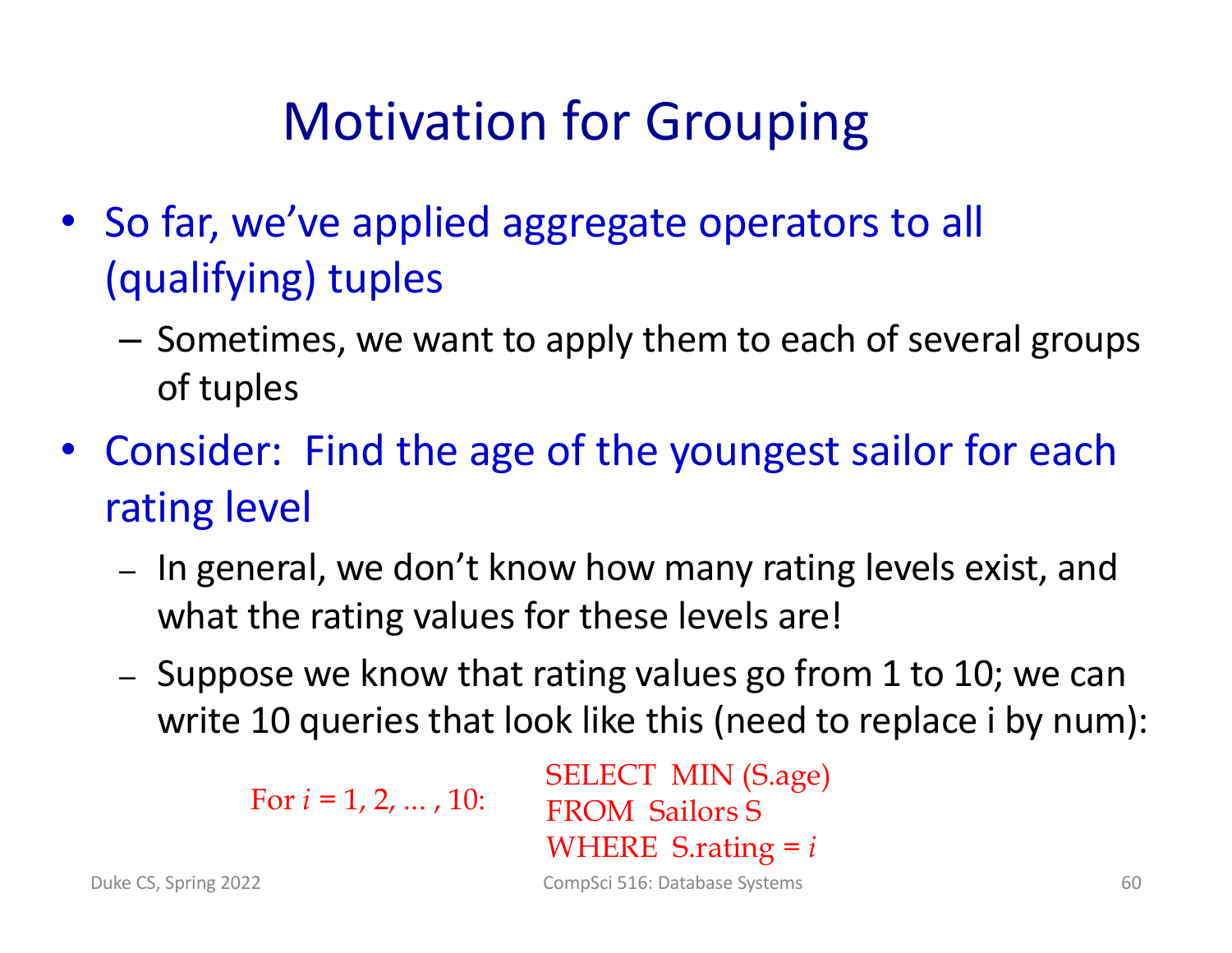#### Group-by evaluation semantics

- SELECT S.rating, MIN (S.age) AS minage 5
- FROM Sailors S 1
- WHERE S.age >= 18  $\overline{2}$
- GROUP BY S.rating 3
- HAVING COUNT (\*) > 1  $\overline{A}$

Always start from "FROM" -- form cross product Apply "WHERE" -- filter out some tuples (rows) Apply "GROUP BY" – partition tuples into groups by the value of the grouping attributes Apply "HAVING" – eliminate groups that do not satisfy the condition Apply "SELECT" -- compute aggregates for each group

- Expressions in HAVING must have a single value per group In effect, an attribute in HAVING that is not an argument of an aggregate op also appears in GROUP-BY attributes list like, "…GROUP BY bid, sid HAVING bid = 3"
- One answer tuple is generated per qualifying group
- A subset of GROUP BY attributes can appear in SELECT: SELECT A, SUM(C) FROM R GROUP BY A, B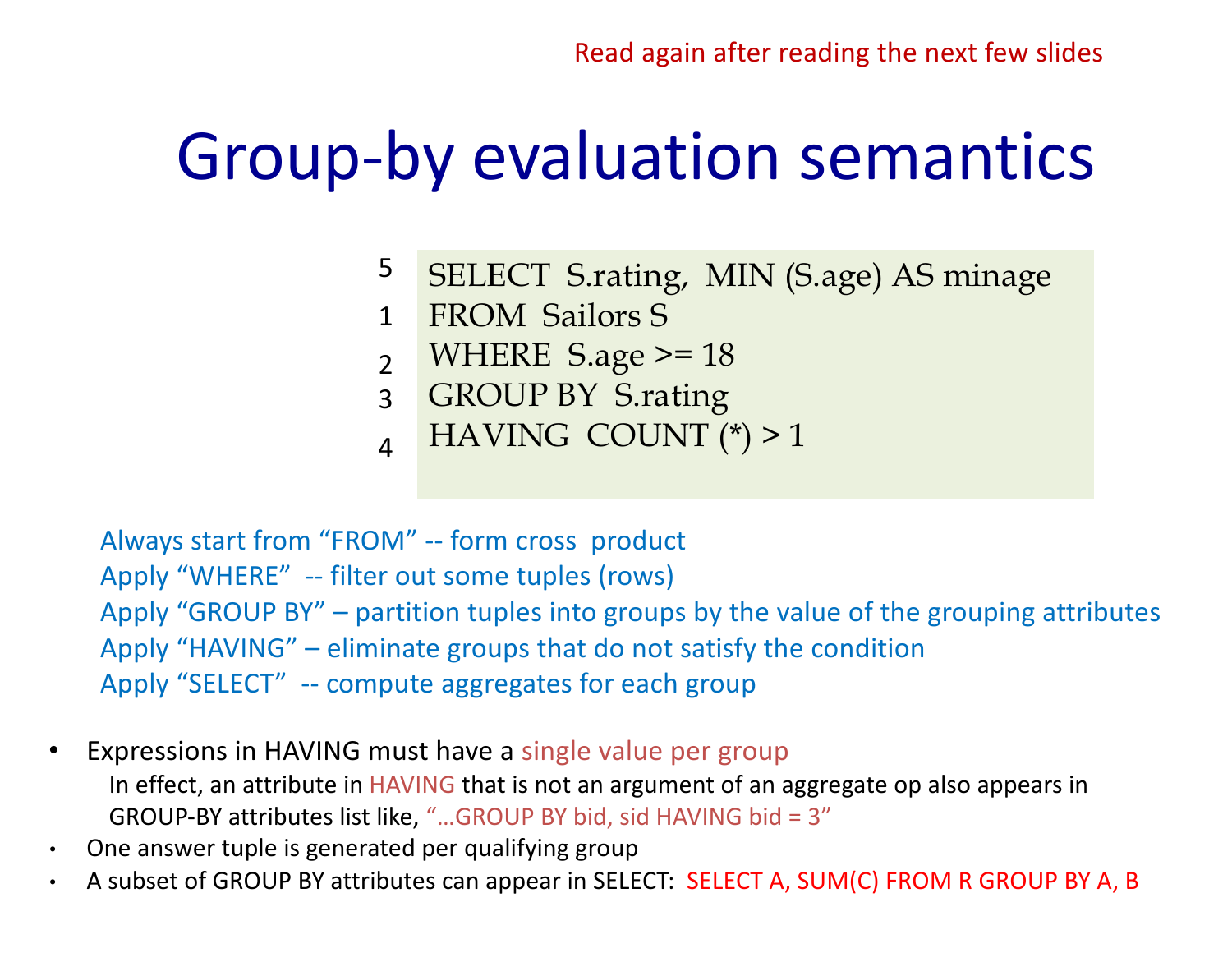#### Find age of the youngest sailor with age >= 18, for each rating with at least 2 such sailors.

| SELECT S.rating, MIN (S.age) AS minage<br><b>FROM Sailors S</b> |        |        |  |  |  |  |
|-----------------------------------------------------------------|--------|--------|--|--|--|--|
|                                                                 |        |        |  |  |  |  |
| WHERE $S \cdot age \ge 18$                                      |        |        |  |  |  |  |
| <b>GROUP BY S.rating</b>                                        |        |        |  |  |  |  |
| HAVING COUNT $(*) > 1$                                          |        |        |  |  |  |  |
|                                                                 |        |        |  |  |  |  |
|                                                                 |        |        |  |  |  |  |
|                                                                 |        |        |  |  |  |  |
|                                                                 |        |        |  |  |  |  |
|                                                                 | rating | minage |  |  |  |  |
| <i>Answer relation:</i>                                         | 3      | 25.5   |  |  |  |  |
|                                                                 |        | 35.0   |  |  |  |  |
|                                                                 |        | 25.5   |  |  |  |  |
|                                                                 |        |        |  |  |  |  |

*Sailors instance:*

| sid | sname         | rating | age  |
|-----|---------------|--------|------|
| 22  | dustin        | 7      | 45.0 |
| 29  | <b>brutus</b> | 1      | 33.0 |
| 31  | lubber        | 8      | 55.5 |
| 32  | andy          | 8      | 25.5 |
| 58  | rusty         | 10     | 35.0 |
| 64  | horatio       | 7      | 35.0 |
| 71  | zorba         | 10     | 16.0 |
| 74  | horatio       | 9      | 35.0 |
| 85  | art           | 3      | 25.5 |
| 95  | bob           | 3      | 63.5 |
| 96  | frodo         | 3      | 25.5 |
|     |               |        |      |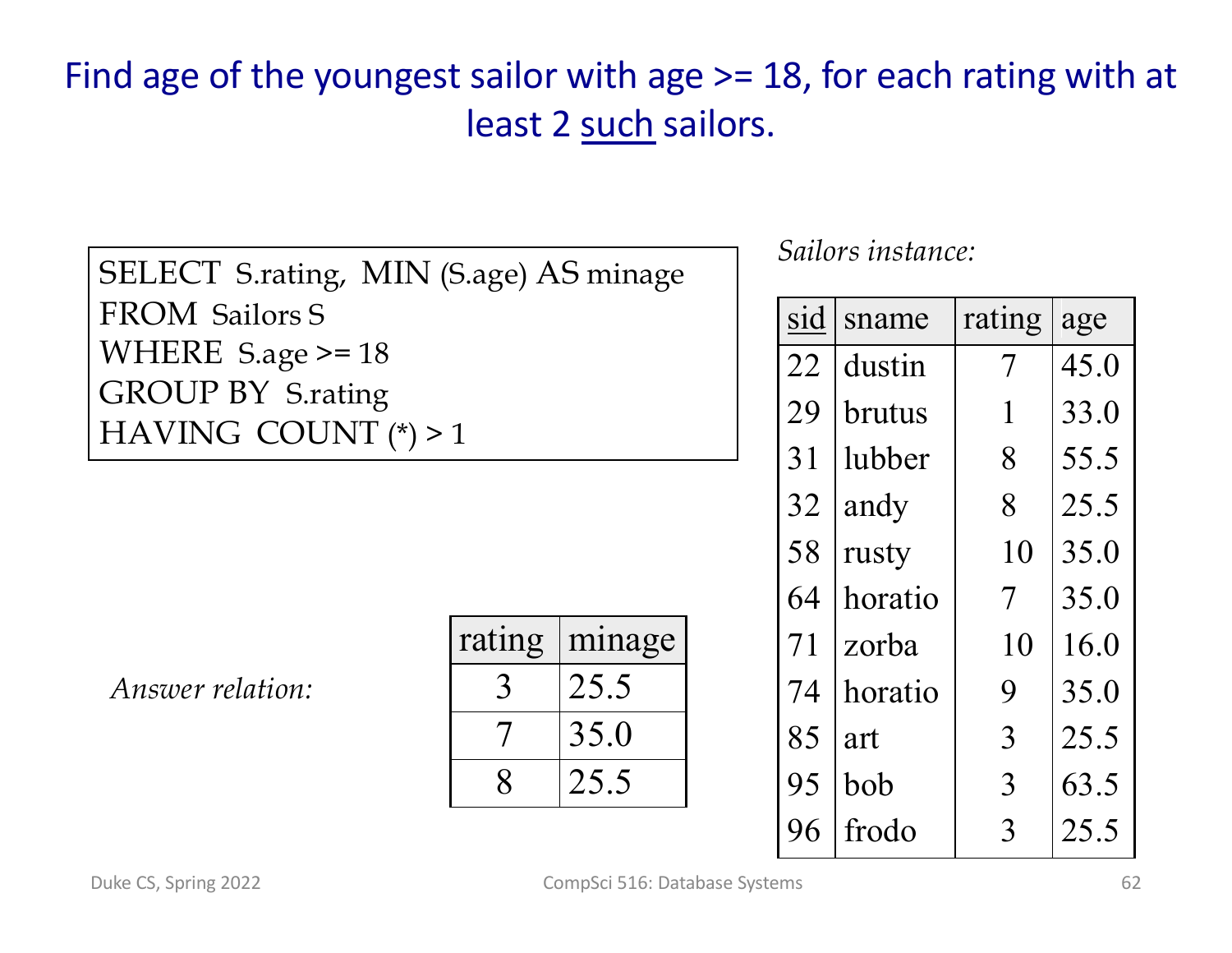#### Find age of the youngest sailor with age >= 18, for each rating with at

least 2 such sailors.

Step 1: Form the cross product: FROM clause (some attributes are omitted for simplicity)

SELECT S.rating, MIN (S.age) AS minage **FROM Sailors S** WHERE S.age >= 18 GROUP BY S.rating HAVING COUNT (\*) > 1

| rating | age  |
|--------|------|
| 7      | 45.0 |
| 1      | 33.0 |
| 8      | 55.5 |
| $8\,$  | 25.5 |
| 10     | 35.0 |
| 7      | 35.0 |
| 10     | 16.0 |
| 9      | 35.0 |
| 3      | 25.5 |
| 3      | 63.5 |
| 3      | 25.5 |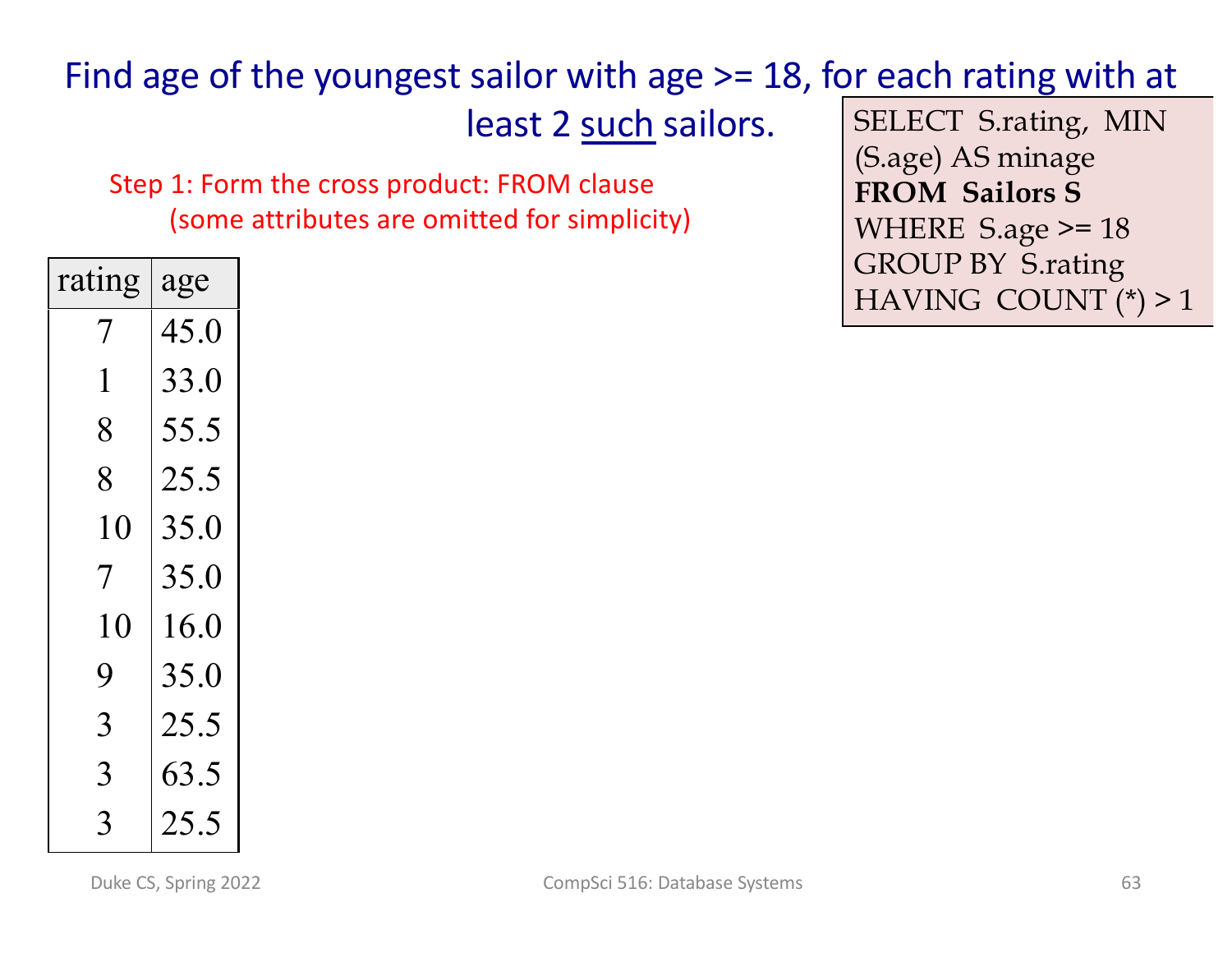#### Find age of the youngest sailor with age >= 18, for each rating with at

least 2 such sailors.

Step 2: Apply WHERE clause

| rating                   | age  | rating          | age  |  |
|--------------------------|------|-----------------|------|--|
| 7                        | 45.0 | 7               | 45.0 |  |
| $\mathbf{1}$             | 33.0 | $\mathbf{1}$    | 33.0 |  |
| 8                        | 55.5 | 8               | 55.5 |  |
| 8                        | 25.5 | 8               | 25.5 |  |
| 10                       | 35.0 | 10              | 35.0 |  |
| $\overline{\mathcal{I}}$ | 35.0 | 7               | 35.0 |  |
| 10                       | 16.0 | $\overline{10}$ | 16.0 |  |
| 9                        | 35.0 | 9               | 35.0 |  |
| $\overline{3}$           | 25.5 | 3               | 25.5 |  |
| $\overline{3}$           | 63.5 | $\overline{3}$  | 63.5 |  |
| 3                        | 25.5 | 3               | 25.5 |  |

SELECT S.rating, MIN (S.age) AS minage FROM Sailors S **WHERE S.age >= 18** GROUP BY S.rating HAVING COUNT (\*) > 1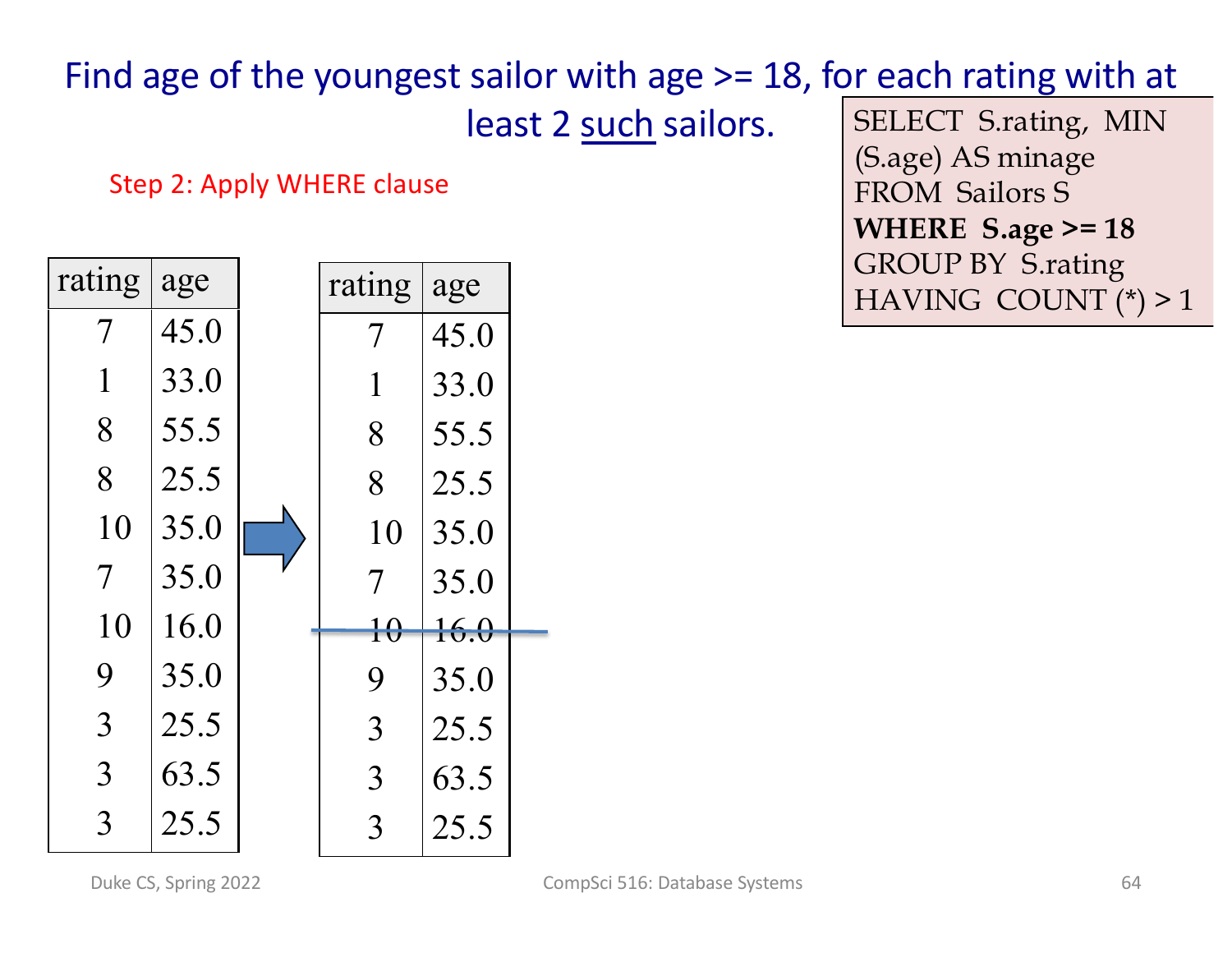| SELECT S.rating, MIN<br>least 2 such sailors.<br>(S.age) AS minage<br>Step 3: Apply GROUP BY according to the listed attributes<br><b>FROM Sailors S</b> | Find age of the youngest sailor with age $>= 18$ , for each rating with at |
|----------------------------------------------------------------------------------------------------------------------------------------------------------|----------------------------------------------------------------------------|
|                                                                                                                                                          |                                                                            |
|                                                                                                                                                          |                                                                            |
| WHERE $S \cdot age \ge 18$                                                                                                                               |                                                                            |
| <b>GROUP BY S.rating</b>                                                                                                                                 |                                                                            |
| rating<br>age<br>rating<br>age<br>rating<br>HAVING COUNT $(*) > 1$<br>age                                                                                |                                                                            |
| 45.0<br>$\overline{\mathcal{I}}$<br>45.0<br>$\overline{\mathcal{I}}$<br>33.0                                                                             |                                                                            |
| $\mathbf{1}$<br>33.0<br>$\mathbf{1}$<br>33.0<br>3<br>25.5                                                                                                |                                                                            |
| 8<br>55.5<br>8<br>55.5<br>3<br>63.5                                                                                                                      |                                                                            |
| 8<br>25.5<br>8<br>25.5                                                                                                                                   |                                                                            |
| $\overline{3}$<br>25.5<br>10<br>35.0<br>35.0<br>10                                                                                                       |                                                                            |
| $\overline{7}$<br>45.0<br>$\overline{7}$<br>35.0<br>$\overline{\mathcal{I}}$<br>35.0                                                                     |                                                                            |
| $\overline{7}$<br>35.0<br>10<br>16.0<br>10<br>16.0                                                                                                       |                                                                            |
| 8<br>55.5<br>9<br>35.0                                                                                                                                   |                                                                            |
| 9<br>35.0<br>8<br>25.5                                                                                                                                   |                                                                            |
| $\overline{3}$<br>25.5<br>$\overline{3}$<br>25.5<br>9<br>35.0                                                                                            |                                                                            |
| 3<br>63.5<br>$\overline{3}$<br>63.5                                                                                                                      |                                                                            |
| 10<br>35.0<br>3<br>25.5<br>3<br>25.5                                                                                                                     |                                                                            |

Duke CS, Spring 2022 **65** CompSci 516: Database Systems **65** CompSci 516: Database Systems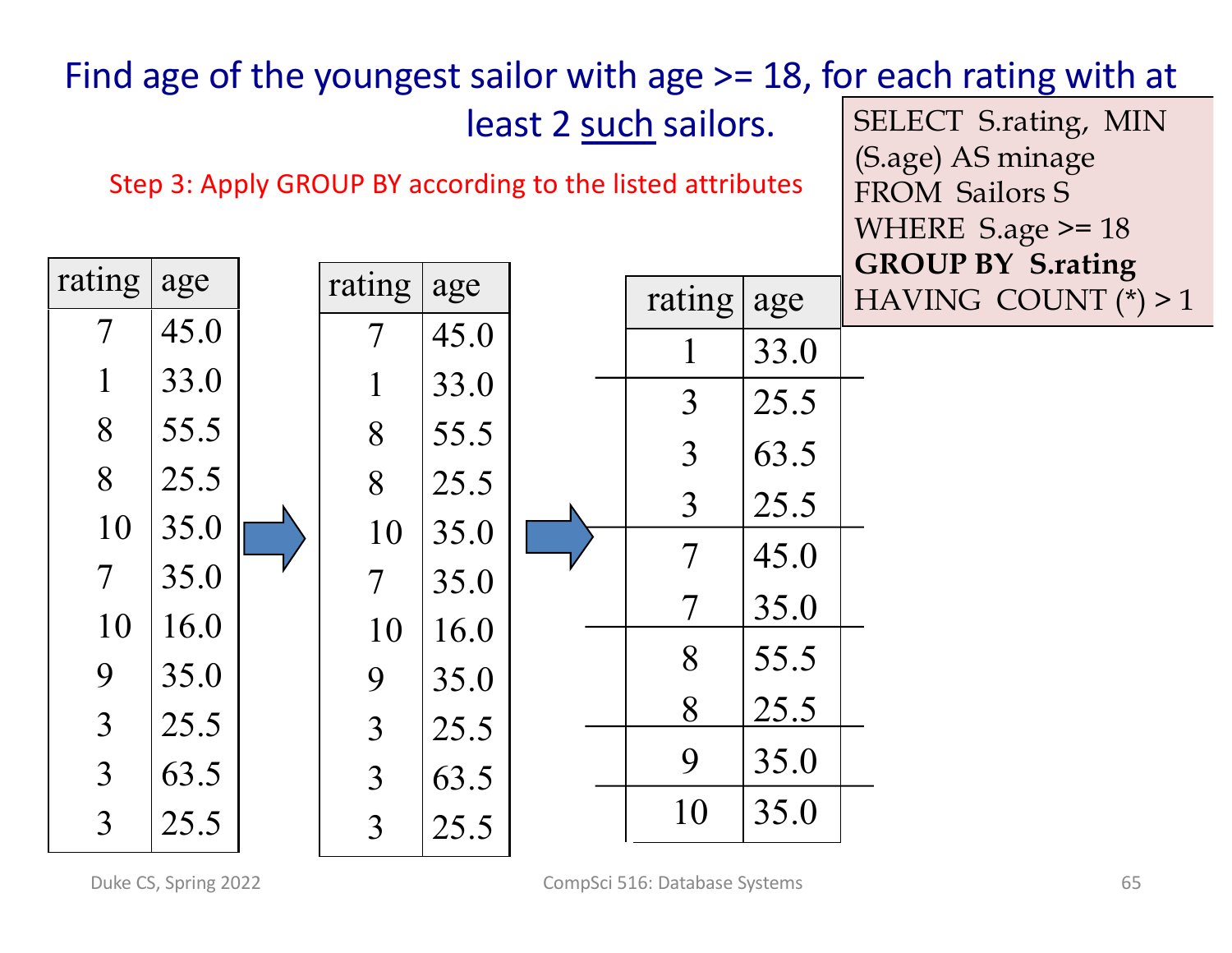

Duke CS, Spring 2022 **CompSci 516**: Database Systems **CompSci 516:** Database Systems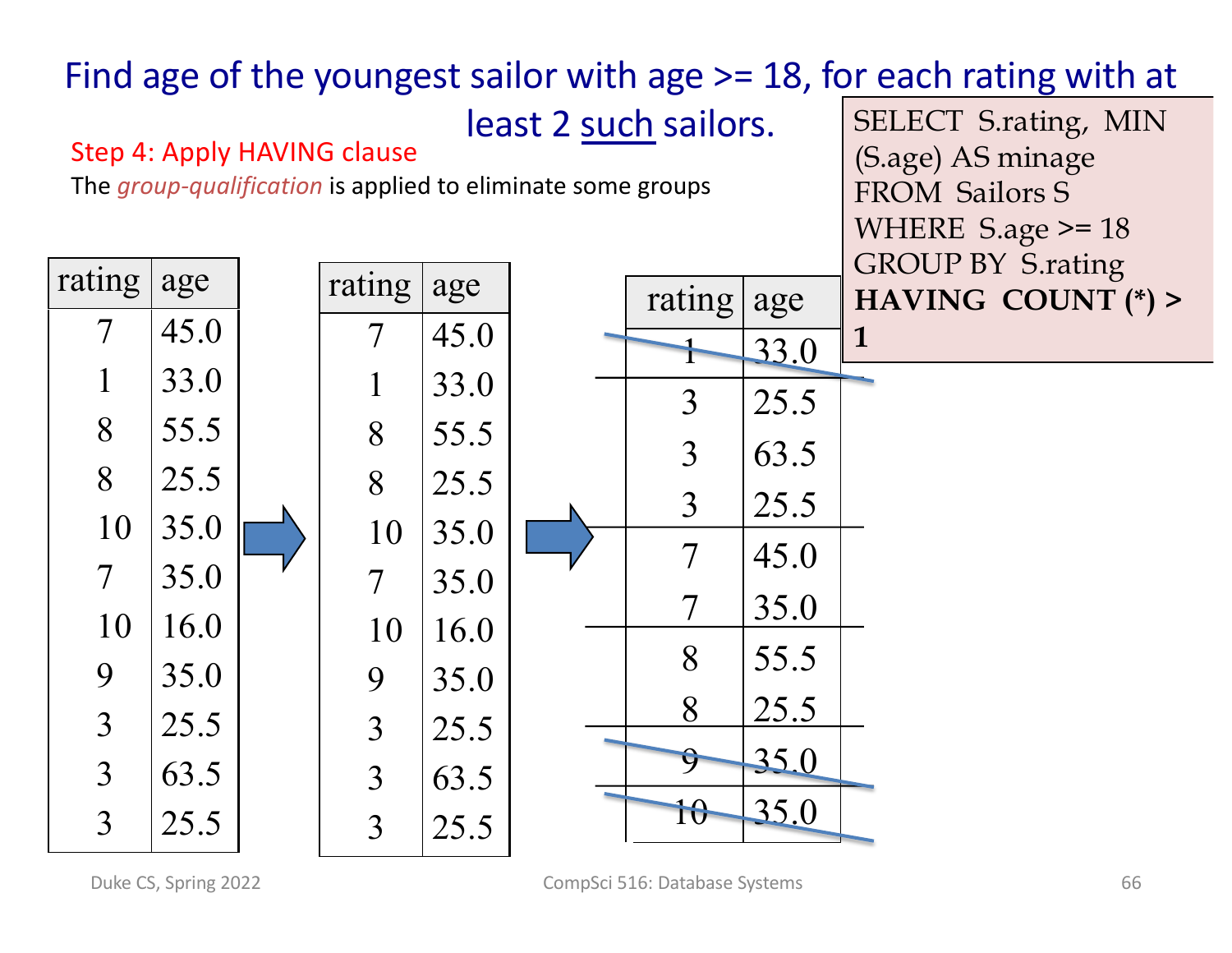

Duke CS, Spring 2022 **67** CompSci 516: Database Systems **67** 67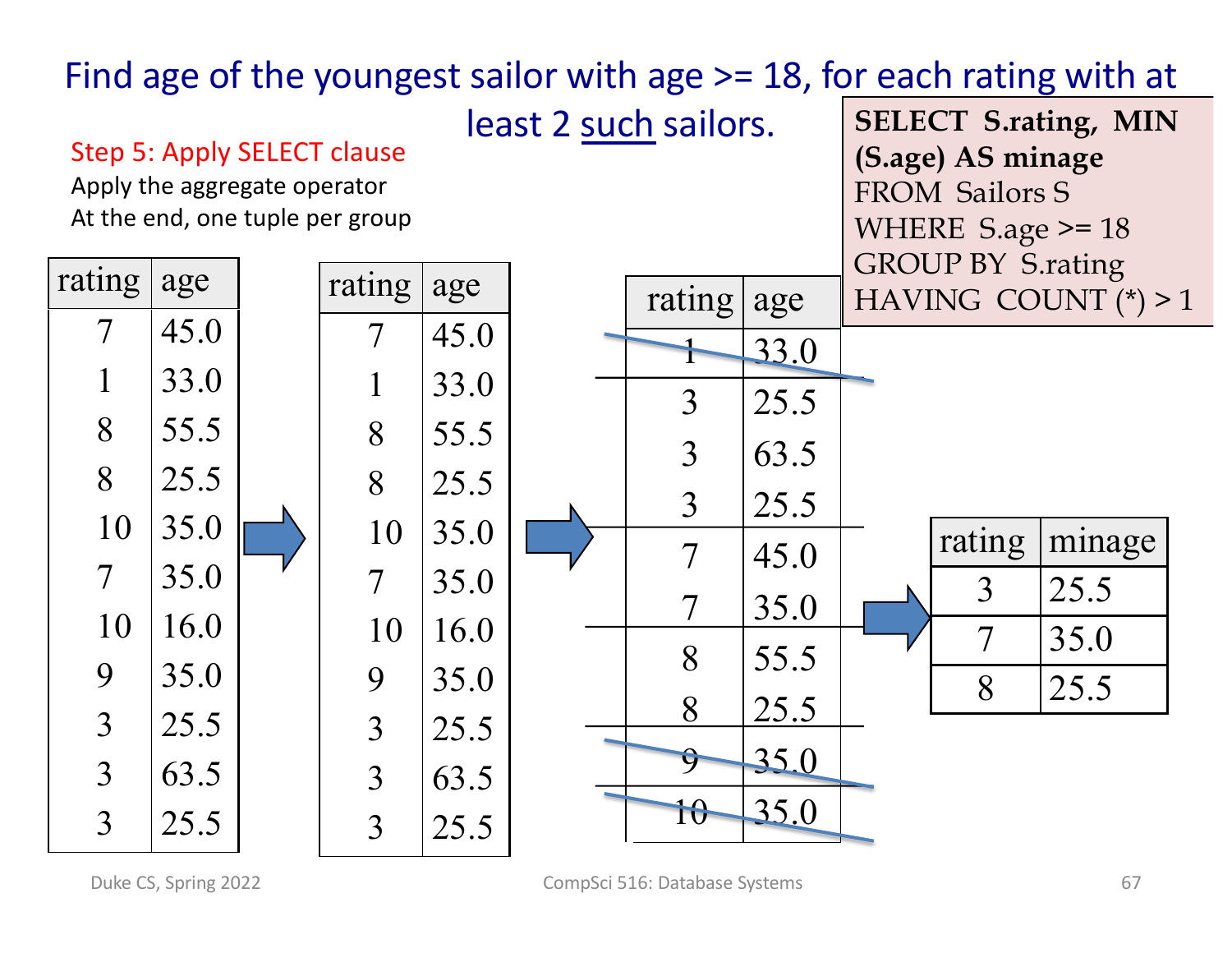#### Nulls and Views in SQL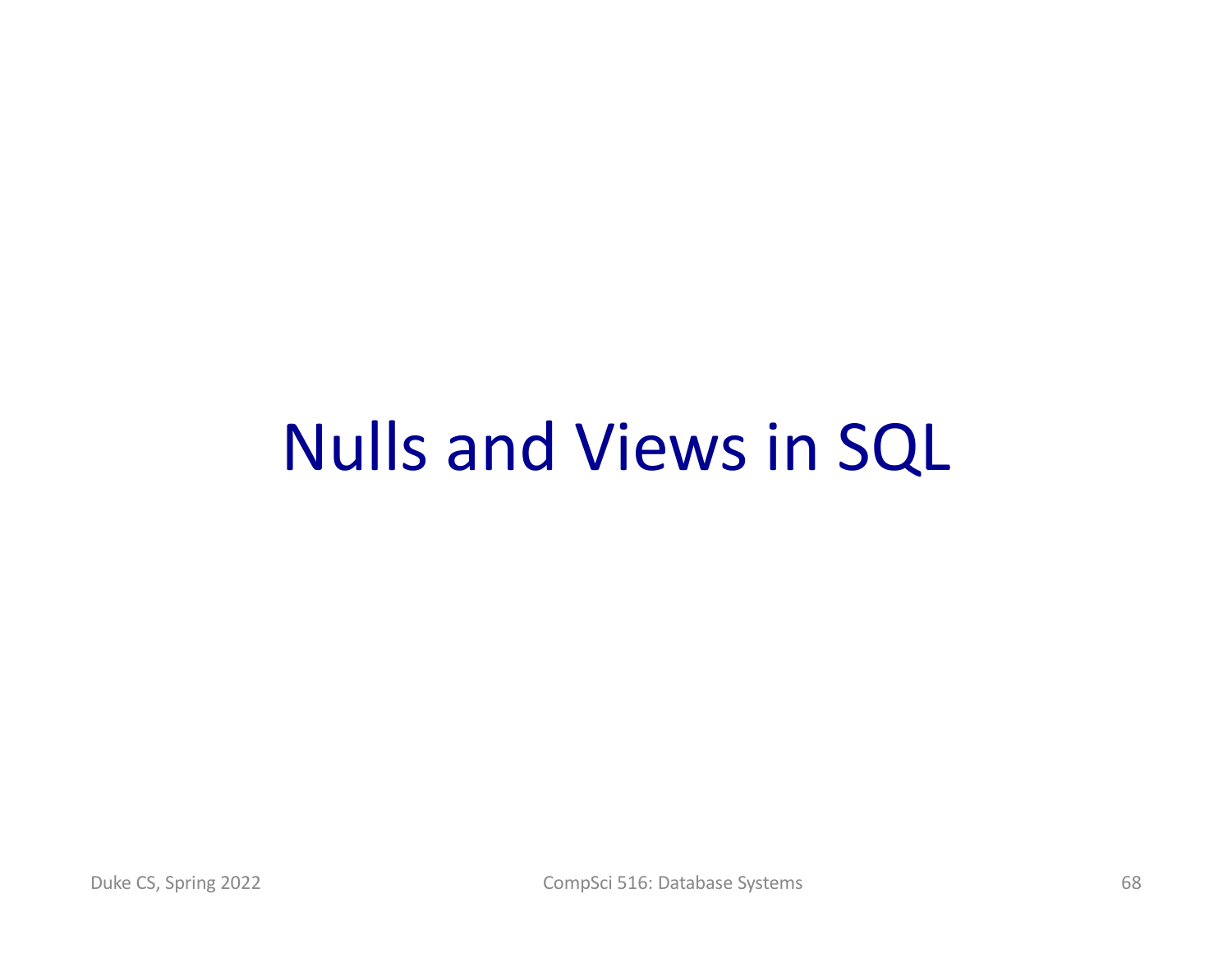# Null Values

- Field values in a tuple are sometimes
	- unknown, e.g., a rating has not been assigned, or
	- inapplicable, e.g., no spouse's name
	- SQL provides a special value null for such situations.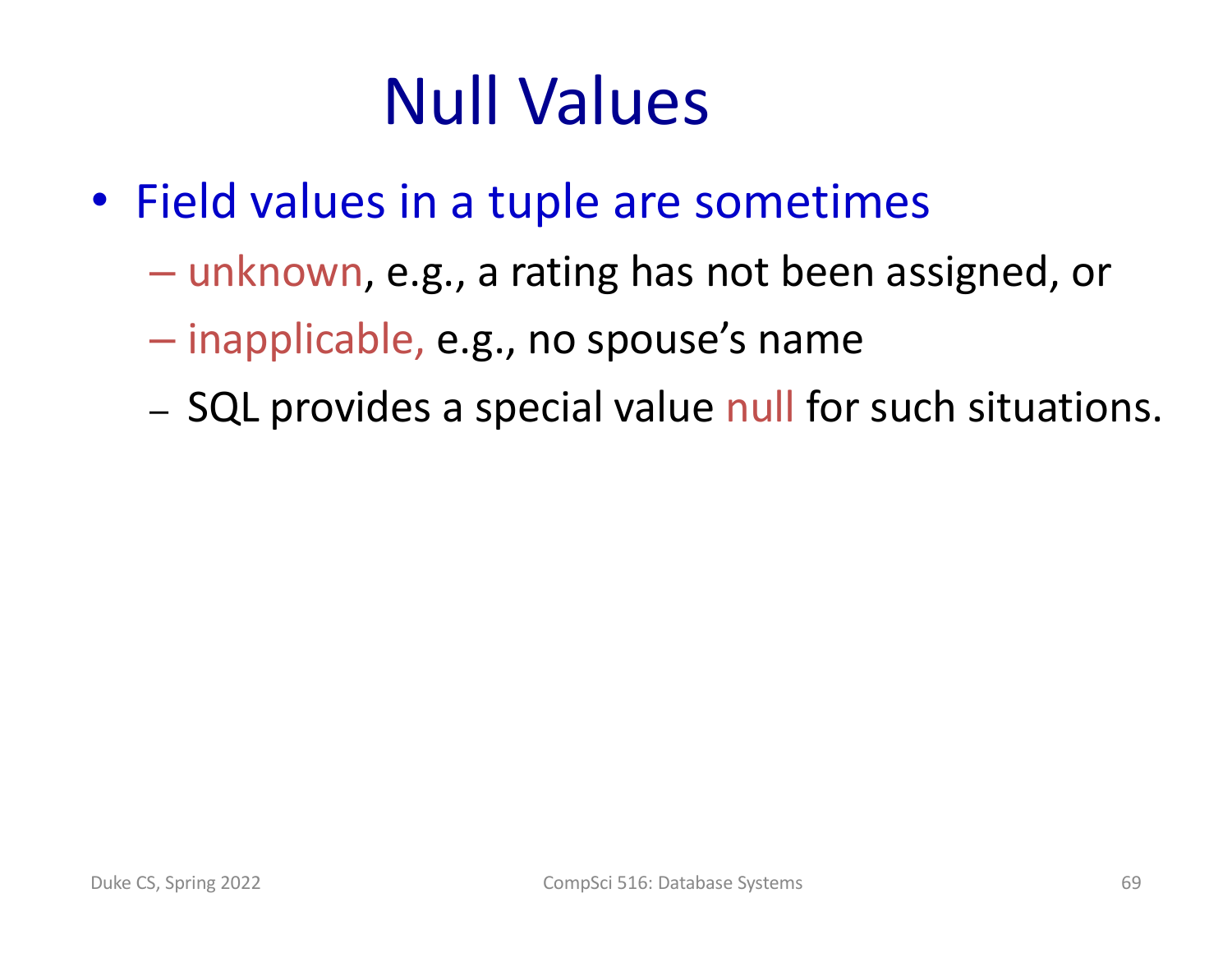Start of Lecture 5, Thursday, 1/20/2022

#### Standard Boolean 2-valued logic

- True =  $1$ , False =  $0$
- Suppose  $X = 5$ 
	- (X < 100) AND (X >= 1) is T ∧ T = T
	- (X > 100) OR (X >= 1) is F ∨ T = T
	- (X > 100) AND (X >= 1) is F ∧ T = F
	- $-$  NOT(X = 5) is  $\neg$ T = F
- Intuitively,
	- $T = 1, F = 0$
	- $-$  For V1, V2 ∈ {1, 0}
	- $-$  V1 ∧ V2 = MIN (V1, V2)
	- $-$  V1 V V2 = MAX(V1, V2)
	- $\neg$ (V1) = 1 V1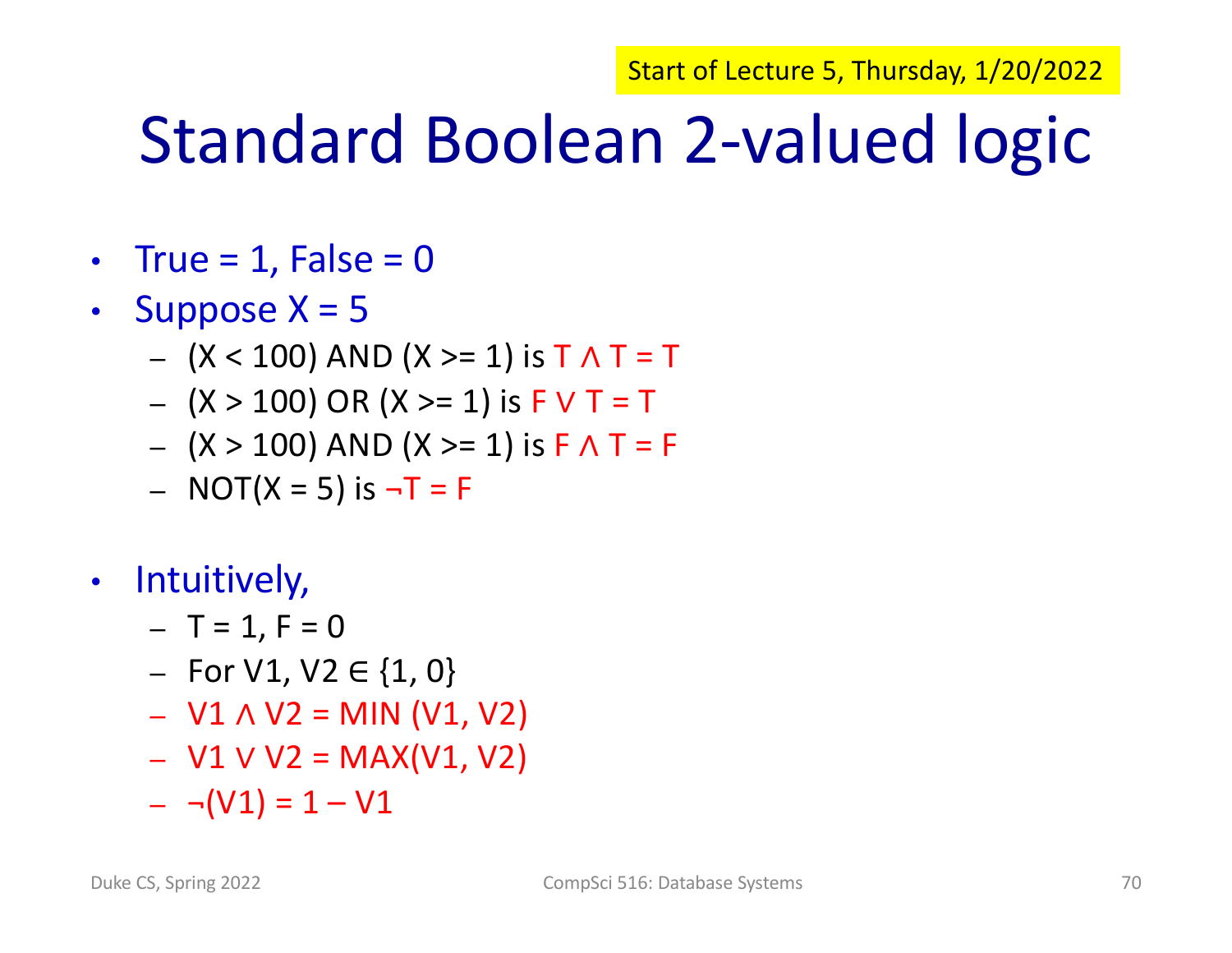#### 2-valued logic does not work for nulls

- Suppose rating  $=$  null,  $X = 5$
- Is rating>8 true or false?
- What about AND, OR and NOT connectives? – (rating  $> 8$ ) AND (X = 5)?
- What if we have such a condition in the WHERE clause?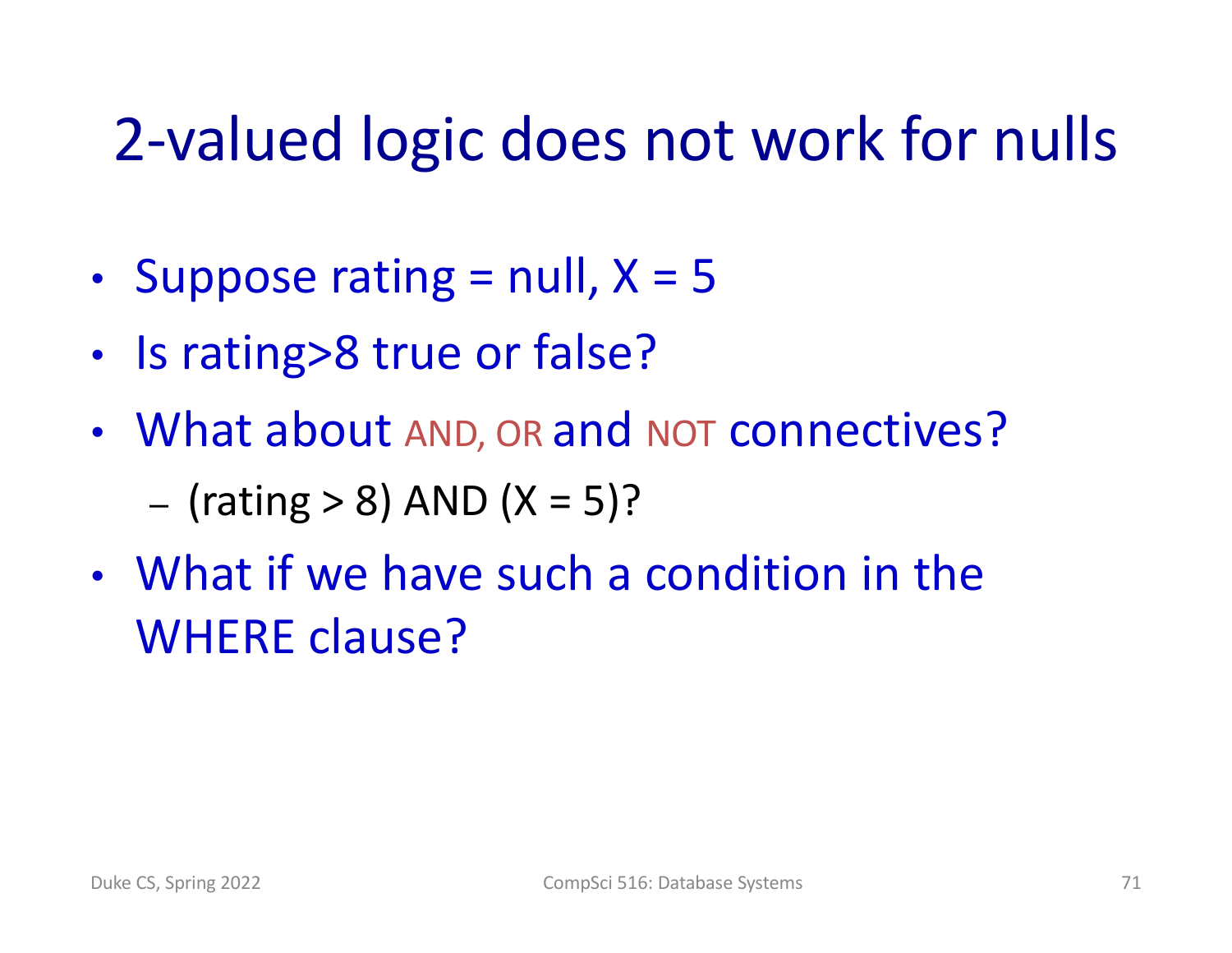# 3-Valued Logic For Null

- TRUE  $(= 1)$ , FALSE  $(= 0)$ , UNKNOWN  $(= 0.5)$ 
	- unknown is treated as 0.5
- Now you can apply rules from 2-valued logic!
	- For V1, V2 ∈ {1, 0, 0.5}
	- $-$  V1 ∧ V2 = MIN (V1, V2)
	- $-$  V1 V V2 = MAX(V1, V2)
	- $\neg$ (V1) = 1 V1
- Therefore,
	- NOT UNKNOWN = UNKNOWN
	- $-$  UNKNOWN OR TRUE = TRUE
	- UNKNOWN AND TRUE = UNKNOWN
	- $-$  UNKNOWN AND FALSE = FALSE
	- UNKNOWN OR FALSE = UNKNOWN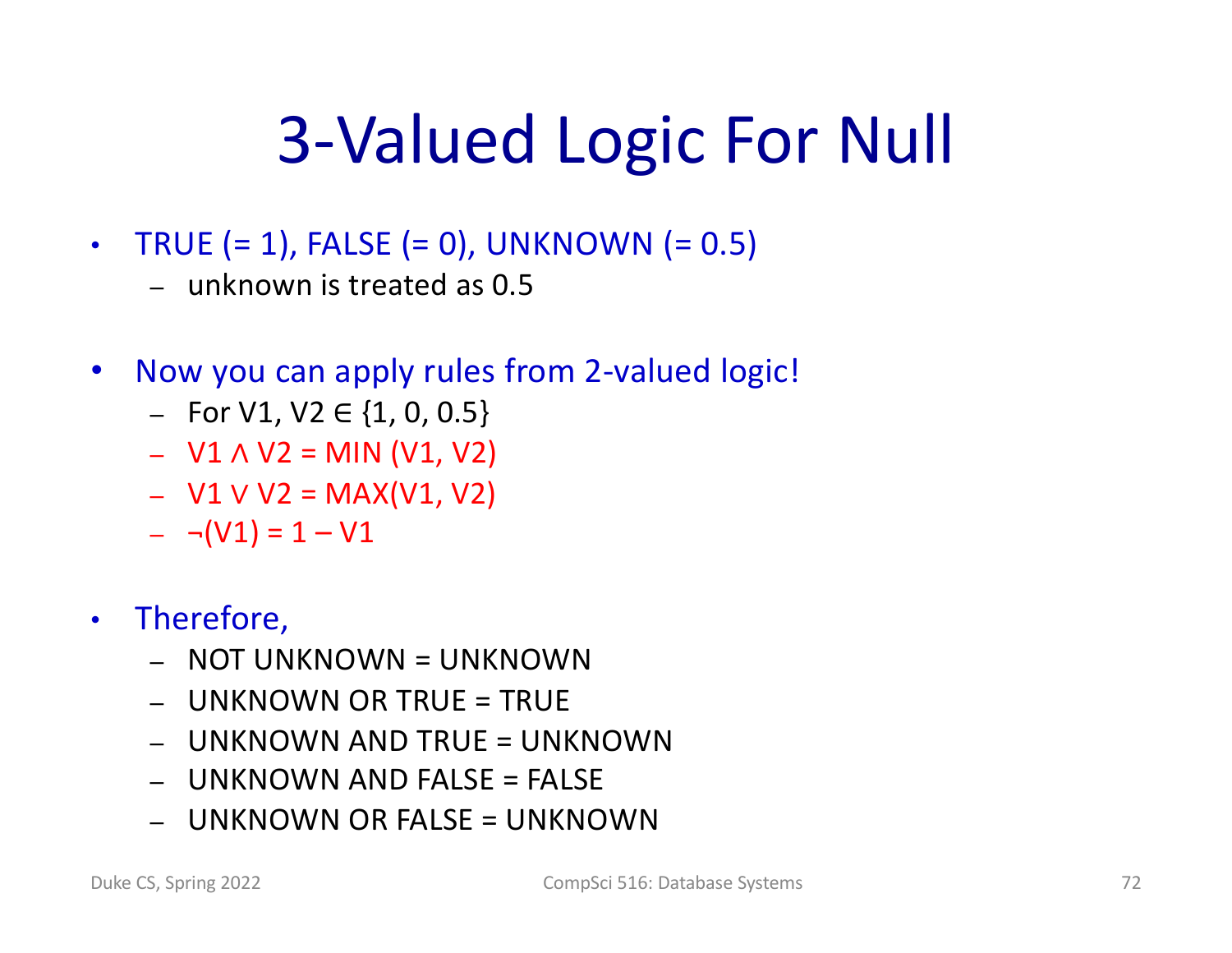# New issues for Null

- The presence of null complicates many issues. E.g.:
	- Special operators needed to check if value IS/IS NOT NULL
	- Be careful!
	- "WHERE X = NULL" does not work!
	- Need to write "WHERE X IS NULL"
- Meaning of constructs must be defined carefully
	- e.g., WHERE clause eliminates rows that don't evaluate to true
	- So not only FALSE, but UNKNOWNs are eliminated too
	- very important to remember!
- Arithmetic with NULL
	- all of  $+$ ,  $-$ ,  $*$ ,  $/$  return null if any argument is null
- Can force "no nulls" while creating a table
	- sname char(20) NOT NULL
	- **primary key is always not null**<br>Duke CS, Spring 2022 CompSci 516: Database Systems 73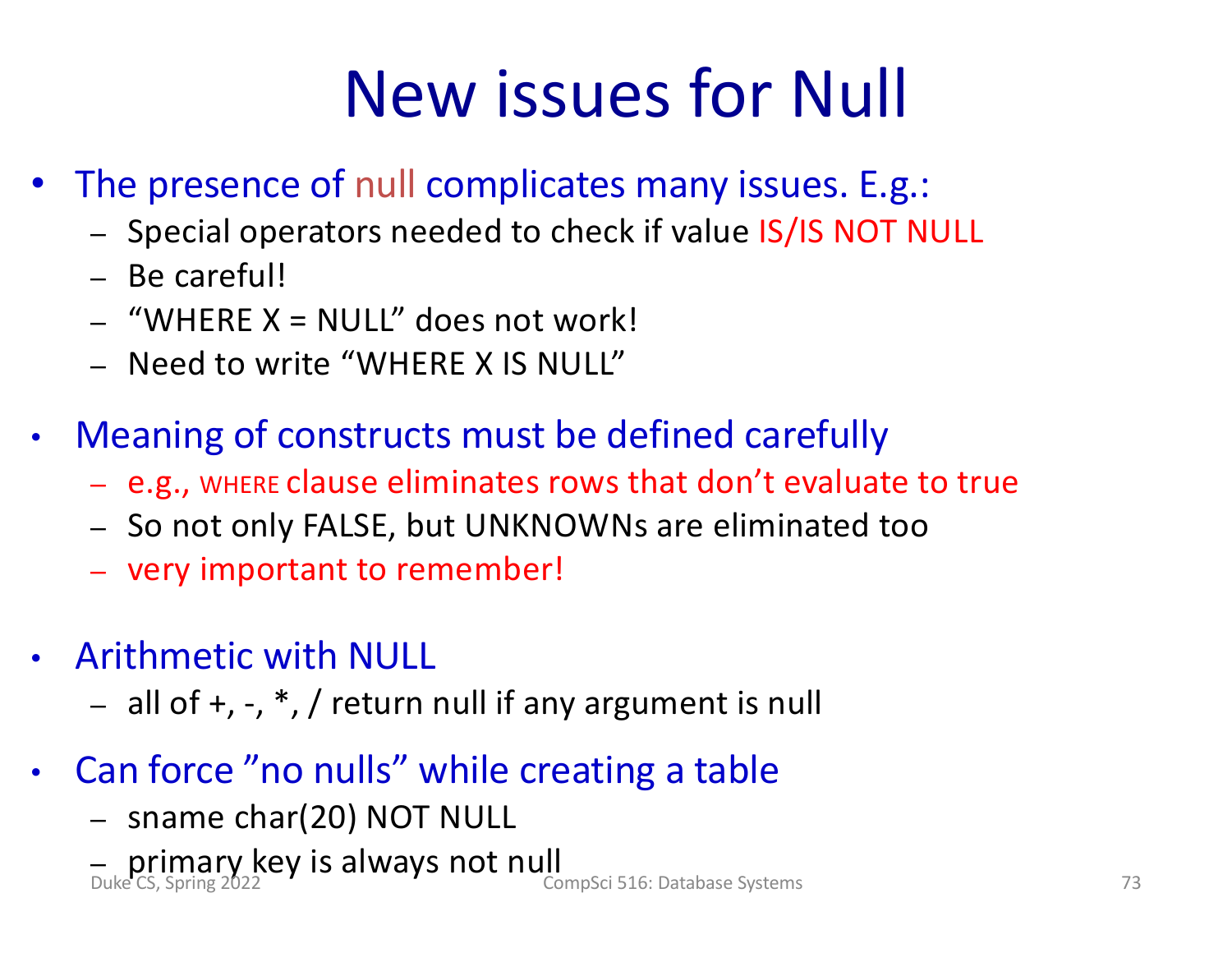| sid | sname  | rating | age |  |
|-----|--------|--------|-----|--|
| 22  | dustin |        | 45  |  |
| 31  | lubber | 8      | 55  |  |
| 58  | rusty  | 10     | 35  |  |
|     |        |        |     |  |

- What do you get for
- SELECT count(\*) from R1?
- SELECT count(rating) from R1?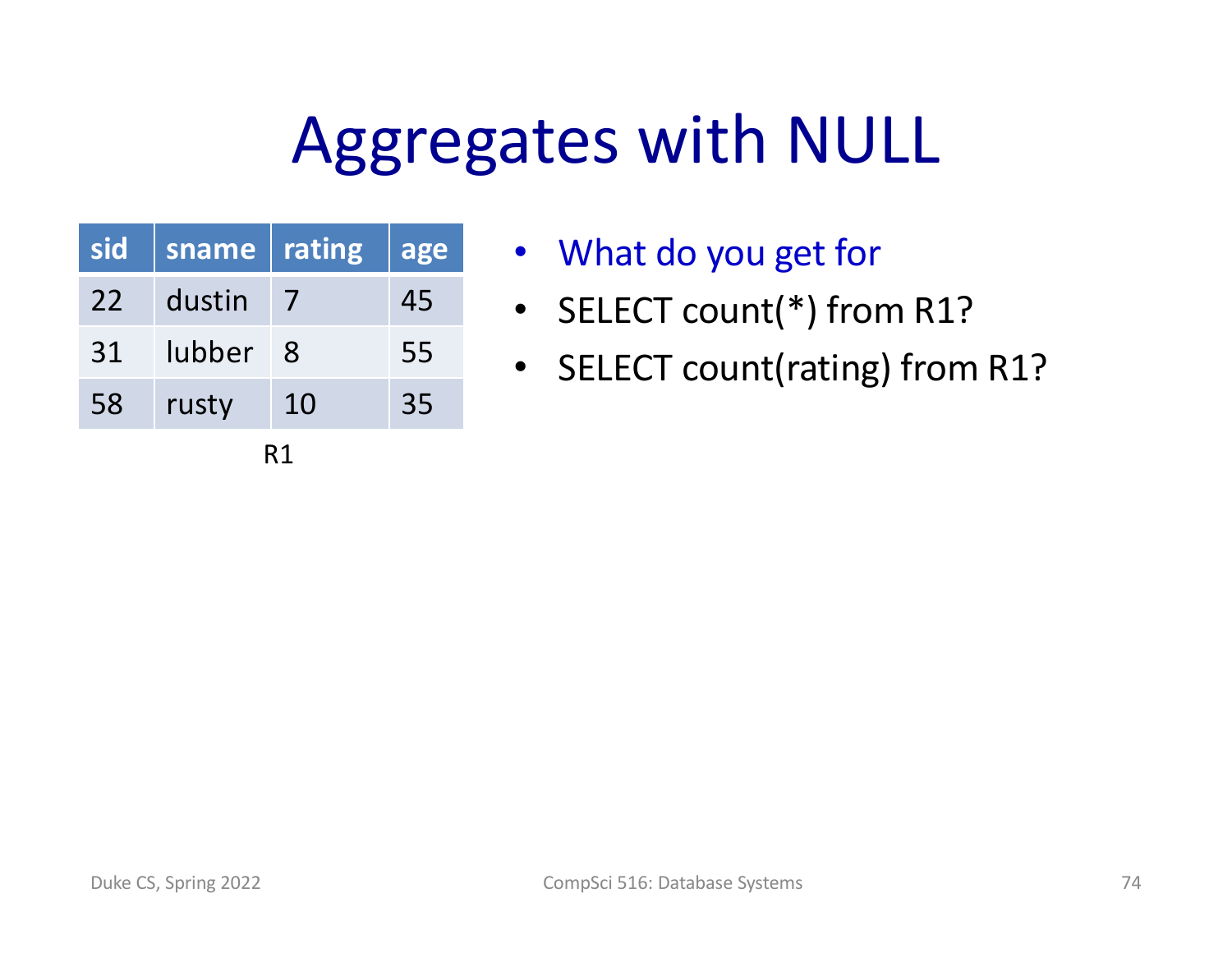| sid | sname  | rating | age |  |
|-----|--------|--------|-----|--|
| 22  | dustin |        | 45  |  |
| 31  | lubber | 8      | 55  |  |
| 58  | rusty  | 10     | 35  |  |
| R1  |        |        |     |  |

- What do you get for
- SELECT count(\*) from R1?
- SELECT count(rating) from R1?
- Ans: 3 for both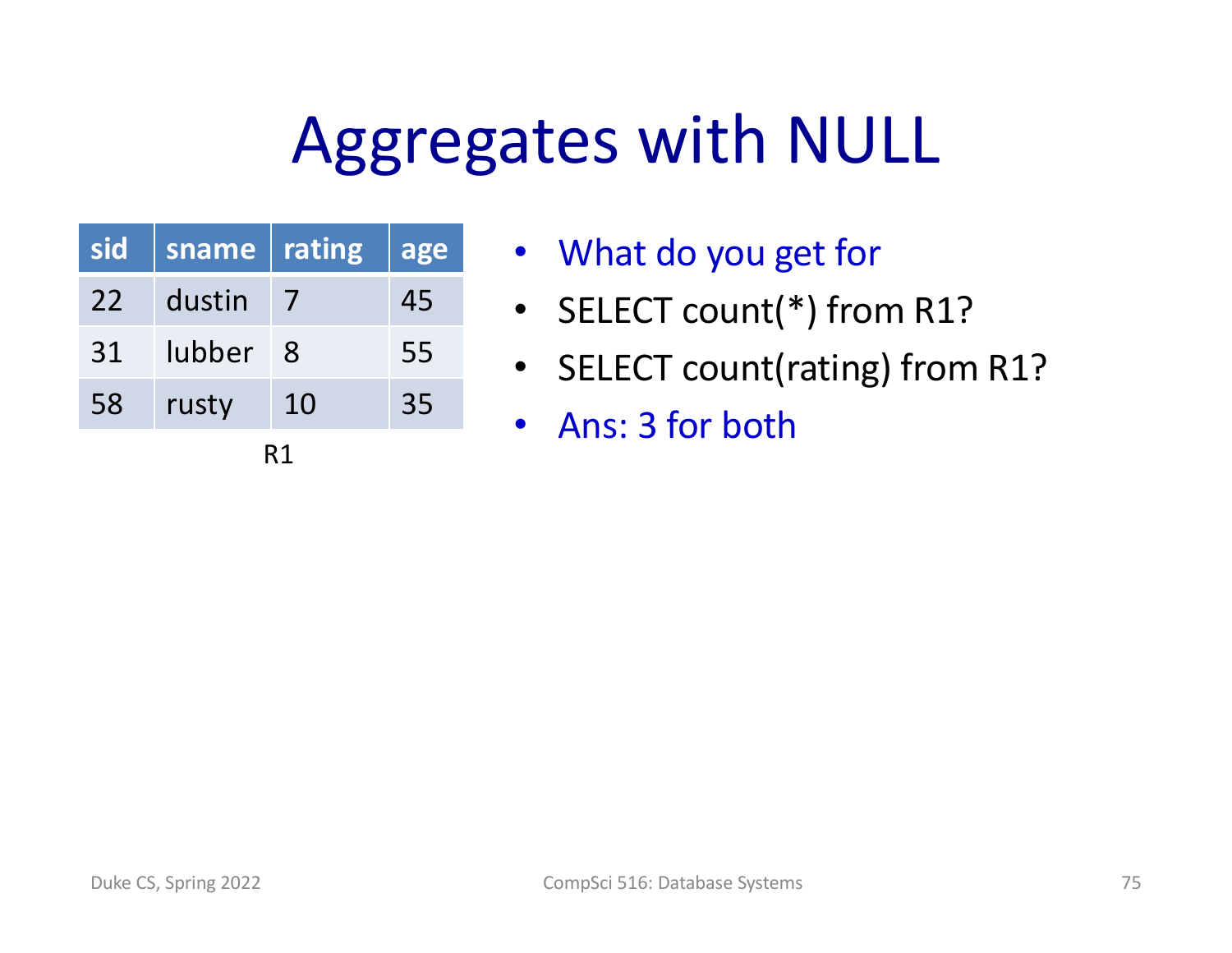| sid | sname  | rating | age |  |
|-----|--------|--------|-----|--|
| 22  | dustin |        | 45  |  |
| 31  | lubber | 8      | 55  |  |
| 58  | rusty  | 10     | 35  |  |
| R1  |        |        |     |  |

| sid | sname  | rating | age |  |
|-----|--------|--------|-----|--|
| 22  | dustin |        | 45  |  |
| 31  | lubber | null   | 55  |  |
| 58  | rusty  | 10     | 35  |  |
| R2  |        |        |     |  |

- What do you get for
- SELECT count(\*) from R1?
- SELECT count(rating) from R1?
- Ans: 3 for both
- What do you get for
- SELECT count(\*) from R2?
- SELECT count(rating) from R2?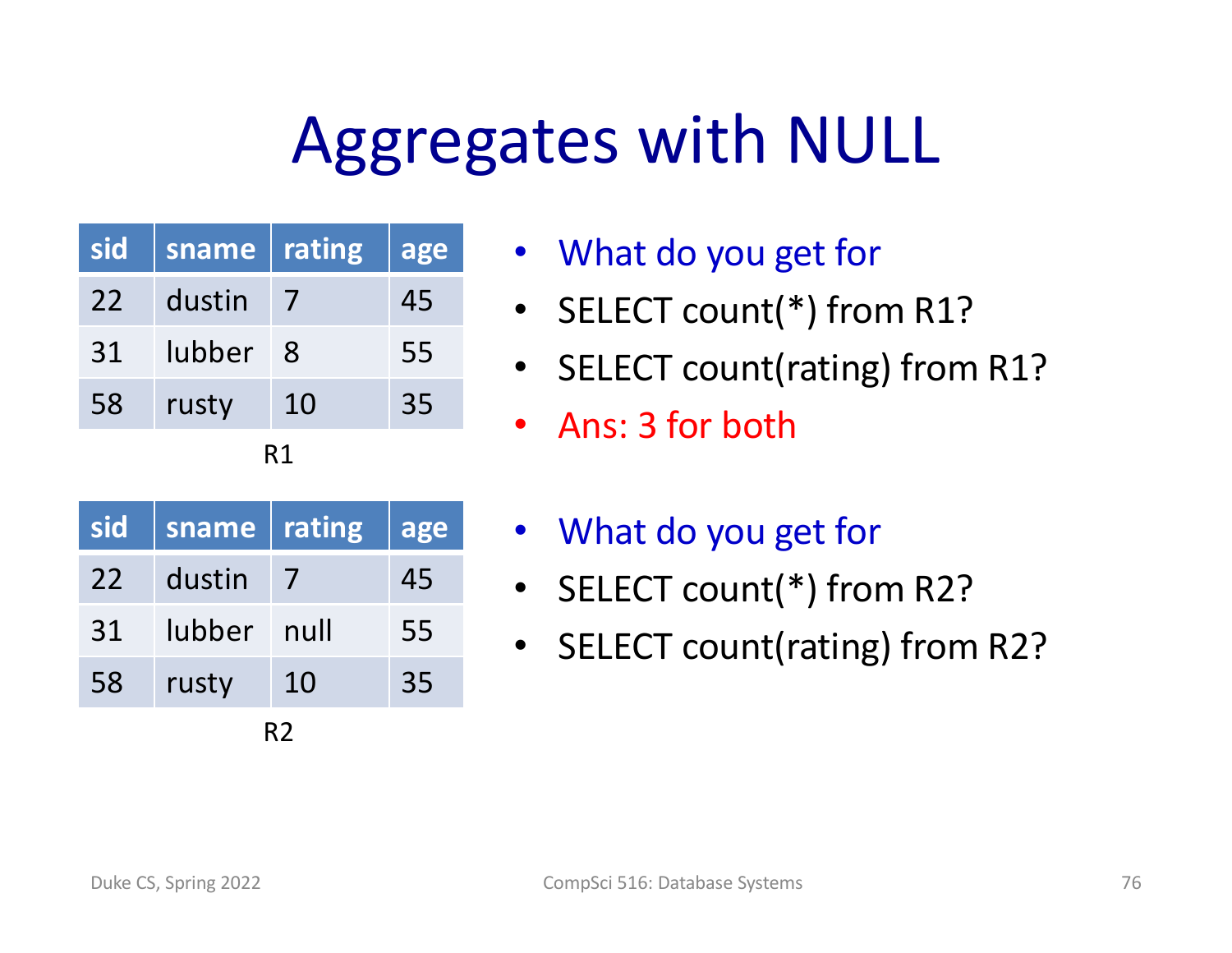| sid | sname  | rating | age |  |
|-----|--------|--------|-----|--|
| 22  | dustin |        | 45  |  |
| 31  | lubber | 8      | 55  |  |
| 58  | rusty  | 10     | 35  |  |
| R1  |        |        |     |  |

| sid | sname         | rating | lage |  |
|-----|---------------|--------|------|--|
| 22  | dustin        |        | 45   |  |
| 31  | <b>lubber</b> | null   | 55   |  |
| 58  | rusty         | 10     | 35   |  |
| R2  |               |        |      |  |

- What do you get for
- SELECT count(\*) from R1?
- SELECT count(rating) from R1?
- Ans: 3 for both
- What do you get for
- SELECT count(\*) from R2?
- SELECT count(rating) from R2?
- Ans: First 3, then 2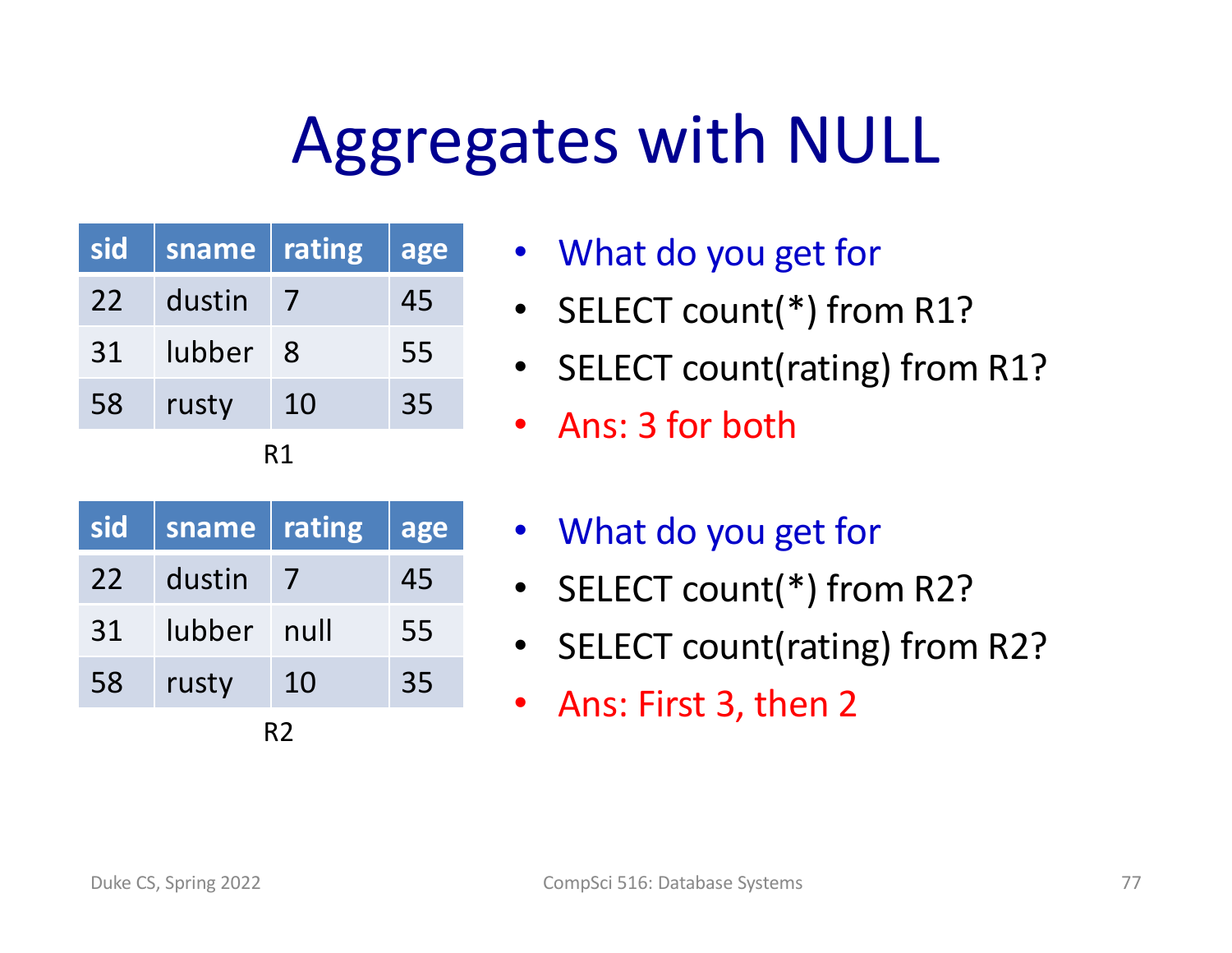- COUNT, SUM, AVG, MIN, MAX (with or without DISTINCT)
	- Discards null values first
	- Then applies the aggregate
	- Except count(\*)
- If only applied to null values, the result is null

| sid | sname  | $\sqrt{\mathsf{rating}}$ | age |  |
|-----|--------|--------------------------|-----|--|
| 22  | dustin |                          | 45  |  |
| 31  | lubber | null                     | 55  |  |
| 58  | rusty  | 10                       | 35  |  |
|     |        |                          |     |  |

#### R2

- SELECT sum(rating) from R2?
- Ans: 17

| sid | sname       | rating | age |  |
|-----|-------------|--------|-----|--|
| 22  | dustin null |        | 45  |  |
| 31  | lubber null |        | 55  |  |
| 58  | rusty       | null   | 35  |  |
| R3  |             |        |     |  |

- SELECT sum(rating) from R3?
- Ans: null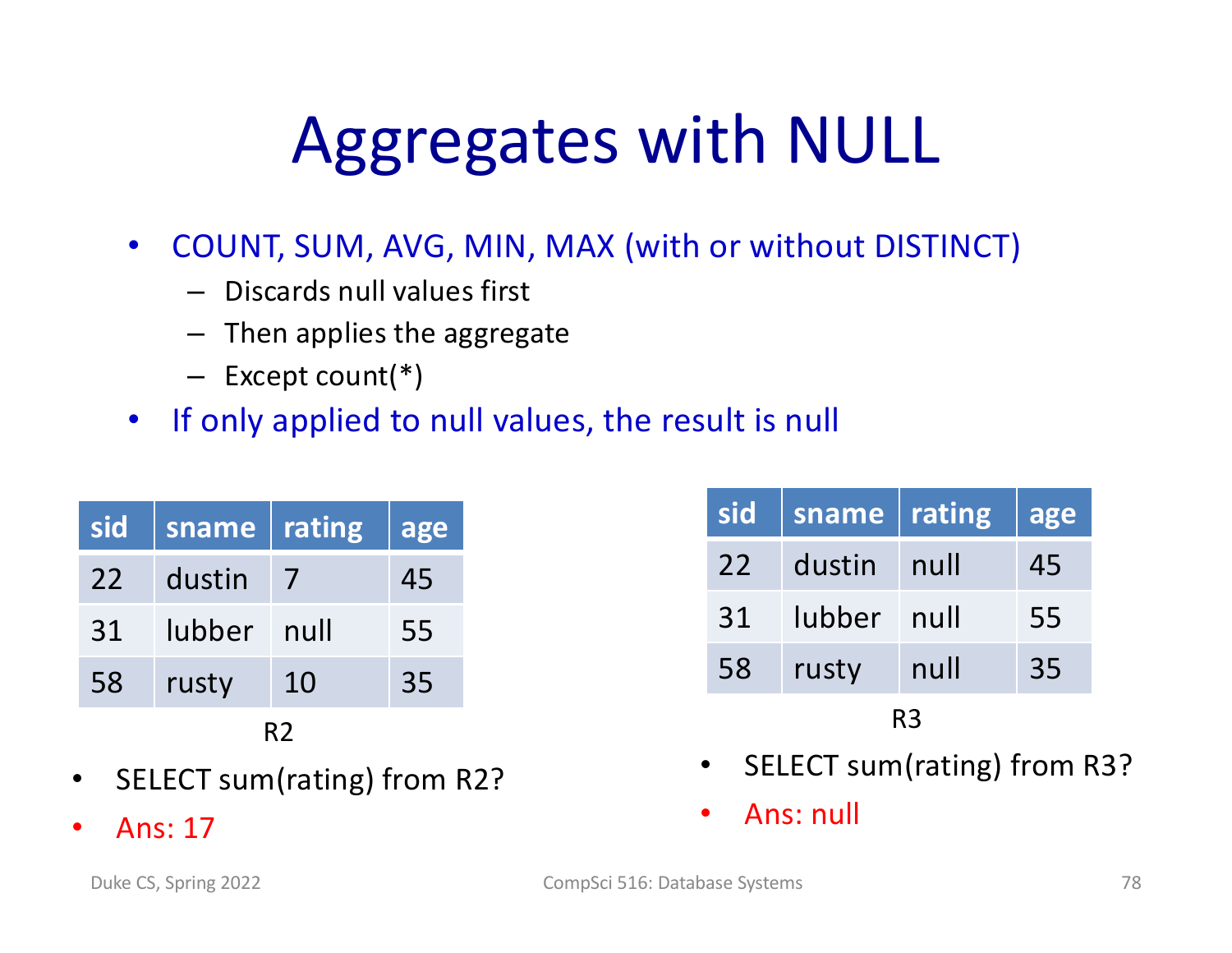#### Views

• A view is just a relation, but we store a definition, rather than a set of tuples

> CREATE VIEW YoungActiveStudents (name, grade) AS SELECT S.name, E.grade FROM Students S, Enrolled E WHERE S.sid = E.sid and S.age<21

- Views can be dropped using the DROP VIEW command
- Views and Security: Views can be used to present necessary information (or a summary), while hiding details in underlying relation(s)
	- the above view hides courses "cid" from E
- More on views later in the course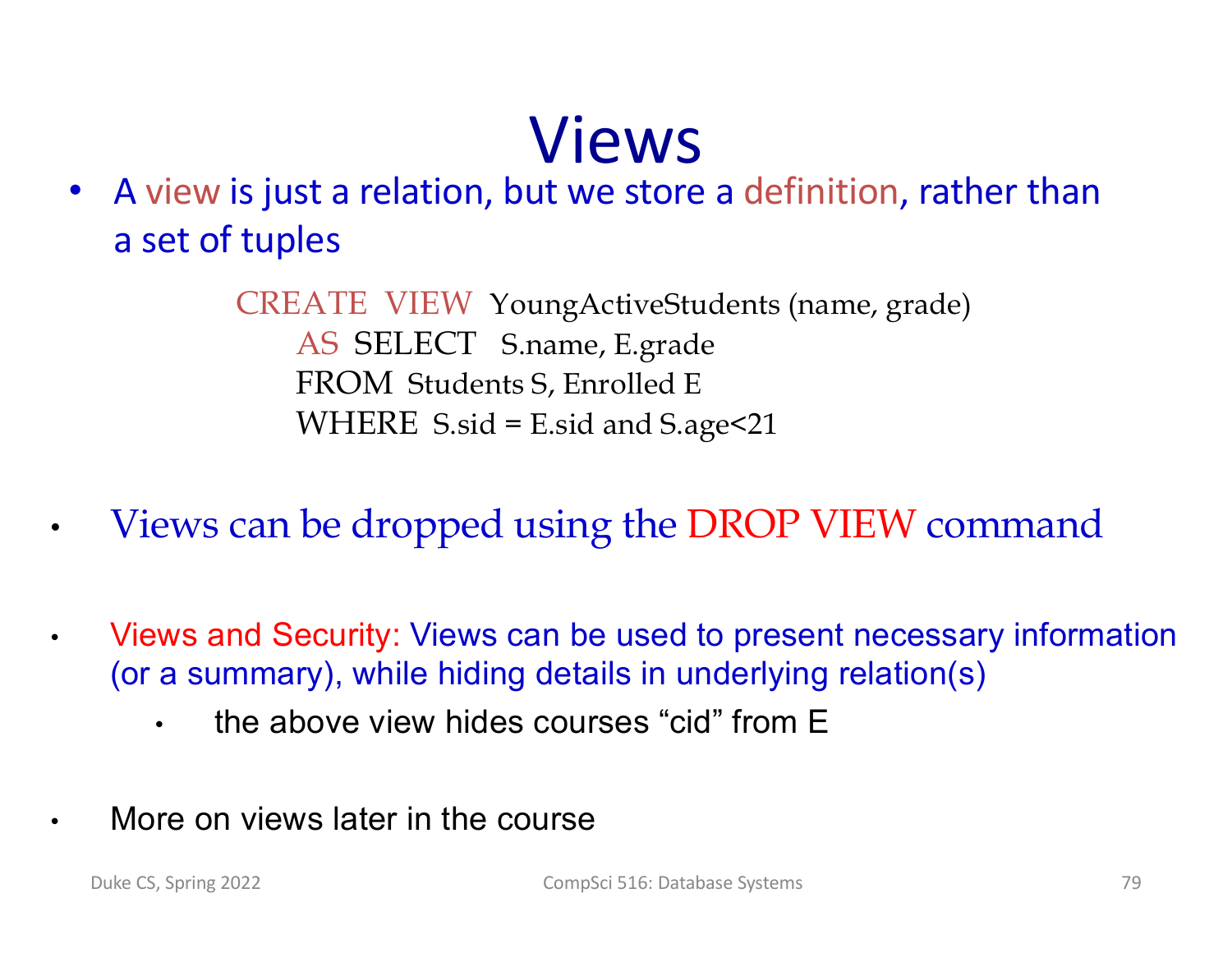## Can create a new table from a query on other tables too

SELECT… INTO.... FROM.... WHERE

SELECT S.name, E.grade INTO YoungActiveStudents FROM Students S, Enrolled E WHERE S.sid = E.sid and S.age<21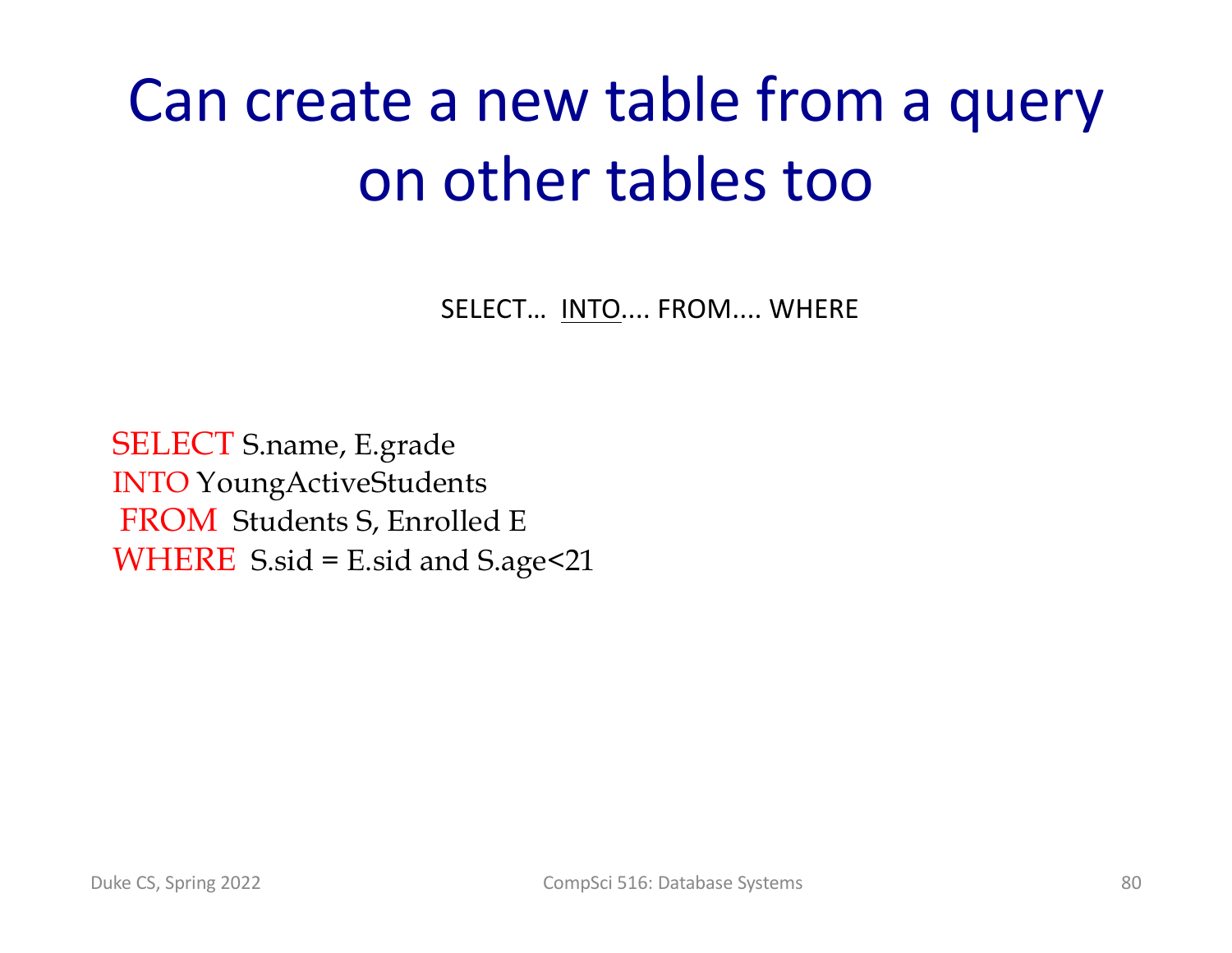## "WITH" clause – very useful!

• You will find "WITH" clause very useful!

WITH Temp1 AS (SELECT ….. ..), Temp2 AS (SELECT ….. ..) SELECT X, Y FROM TEMP1, TEMP2 WHERE….

• Can simplify complex nested queries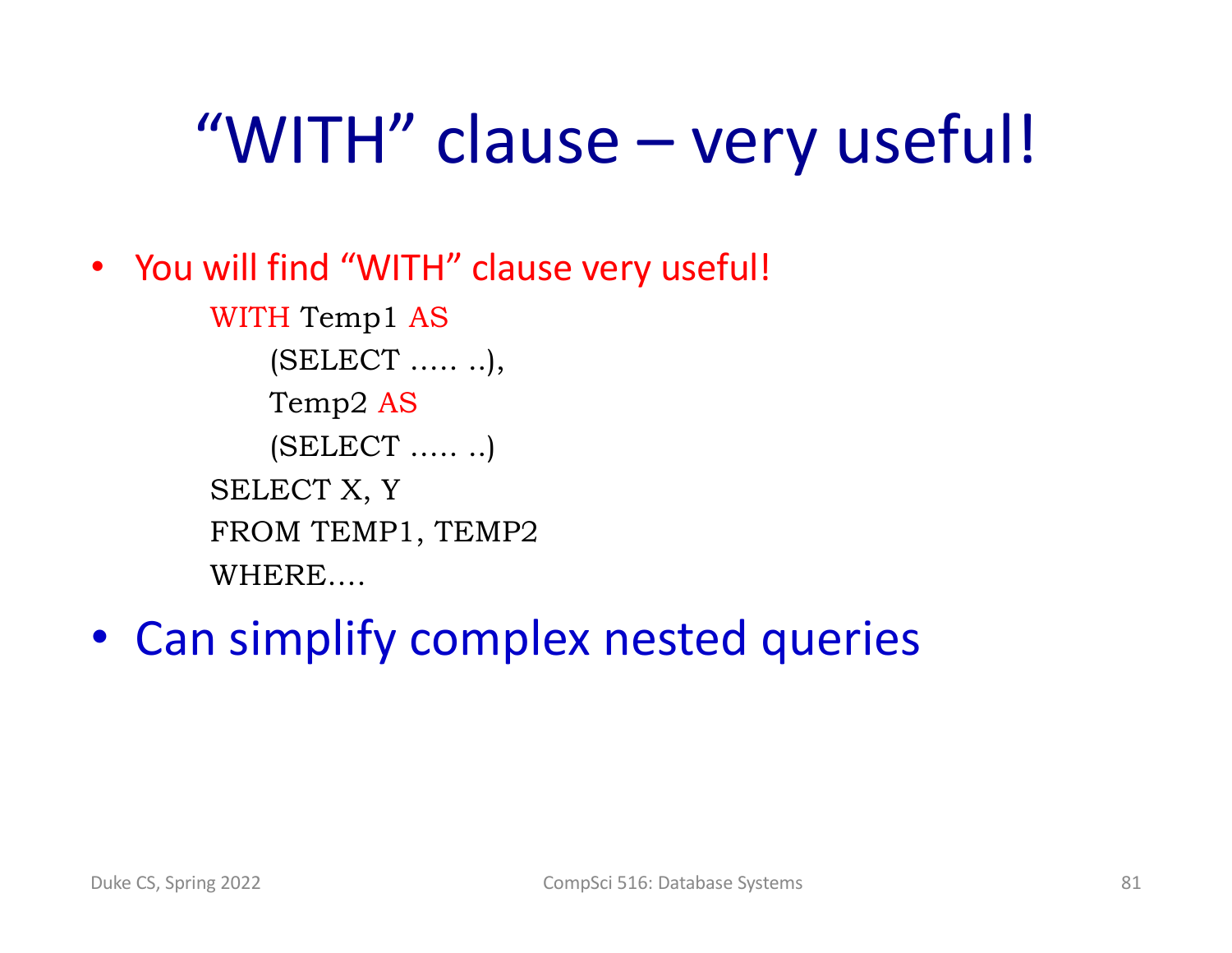## Overview: General Constraints

- Useful when more general ICs than keys are involved
- There are also ASSERTIONS to specify constraints that span across multiple tables
- There are TRIGGERS too : procedure that starts automatically if specified changes occur to the DBMS

CREATE TABLE Sailors ( sid INTEGER, sname CHAR(10), rating INTEGER, age REAL, PRIMARY KEY (sid), CHECK ( rating >= 1 AND rating <= 10 )

CREATE TABLE Reserves  $($  sname  $CHAR(10)$ , bid INTEGER, day DATE, PRIMARY KEY (bid,day), CONSTRAINT noInterlakeRes CHECK (`Interlake' <> ( SELECT B.bname FROM Boats B Duke CS, Fall 2016 **CompSci** 516: Data Intensive Computing Systems  $WHERE$   $B.bid=bid))$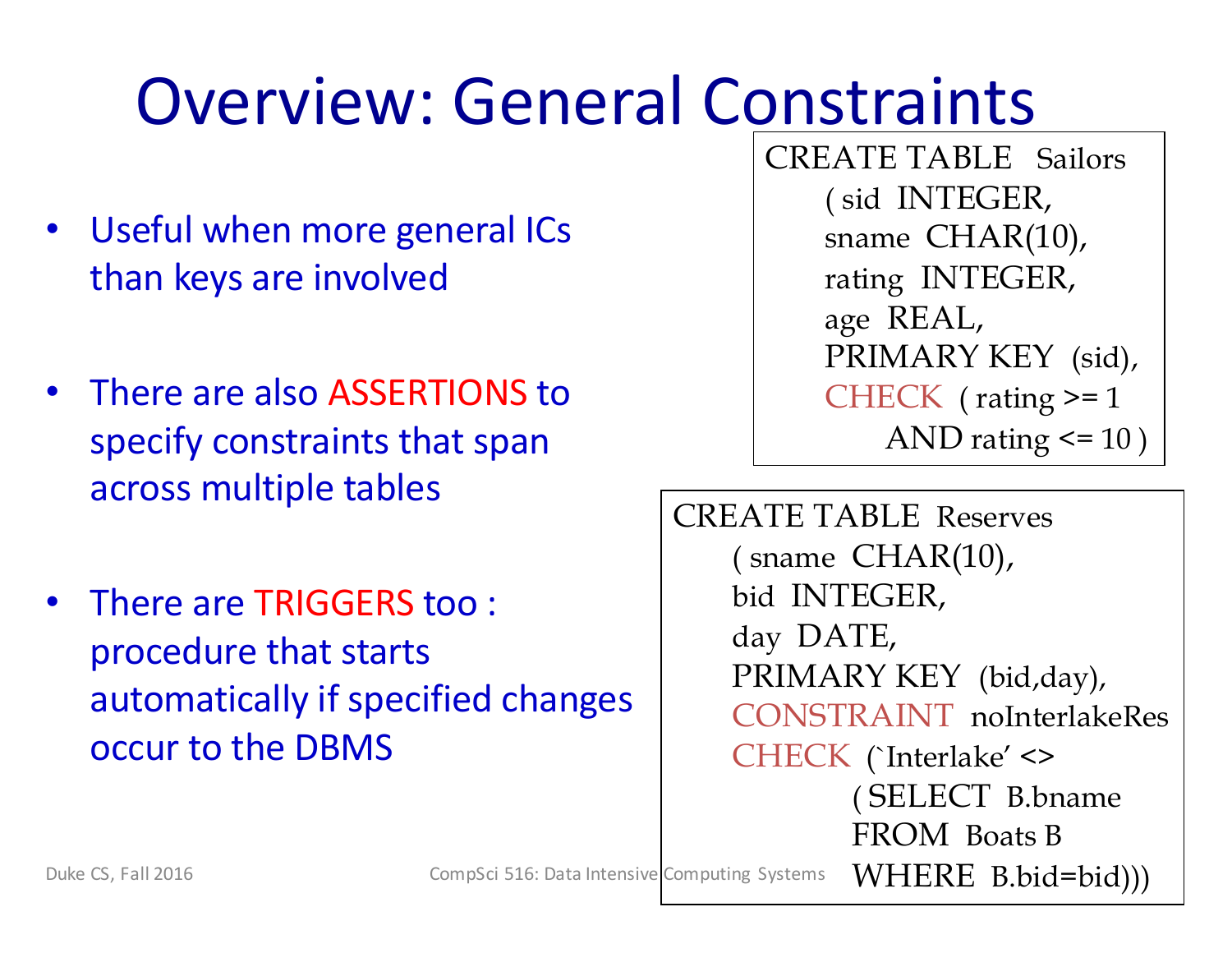#### Only FYI, not covered in detail

#### **Triggers**

- Trigger: procedure that starts automatically if specified changes occur to the DBMS
- Three parts:
	- Event (activates the trigger)
	- Condition (tests whether the triggers should run)
	- Action (what happens if the trigger runs)

CREATE TRIGGER youngSailorUpdate AFTER INSERT ON SAILORS REFERENCING NEW TABLE NewSailors FOR EACH STATEMENT INSERT INTO YoungSailors(sid, name, age, rating) SELECT sid, name, age, rating FROM NewSailors N WHERE N.age  $\leq$  18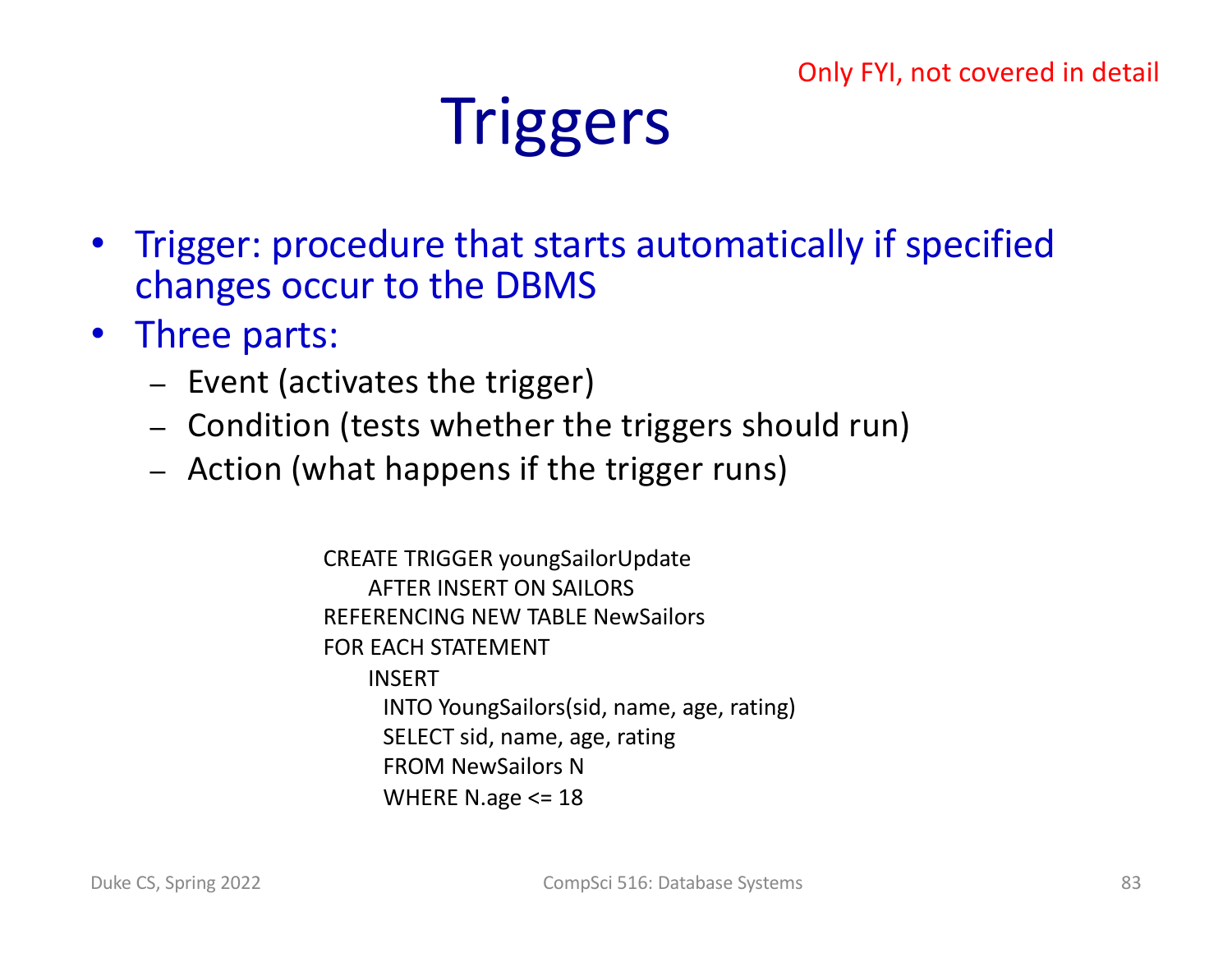#### Summary: SQL

- SQL has a huge number of constructs and possibilities
	- You need to learn and practice it on your own
	- Given a problem, you should be able to write a SQL query and verify whether a given one is correct
- Pay attention to NULLs
- Can limit answers using "LIMIT" or "TOP" clauses
	- e.g. to output TOP 20 results according to an aggregate
	- also can sort using ASC or DESC keywords